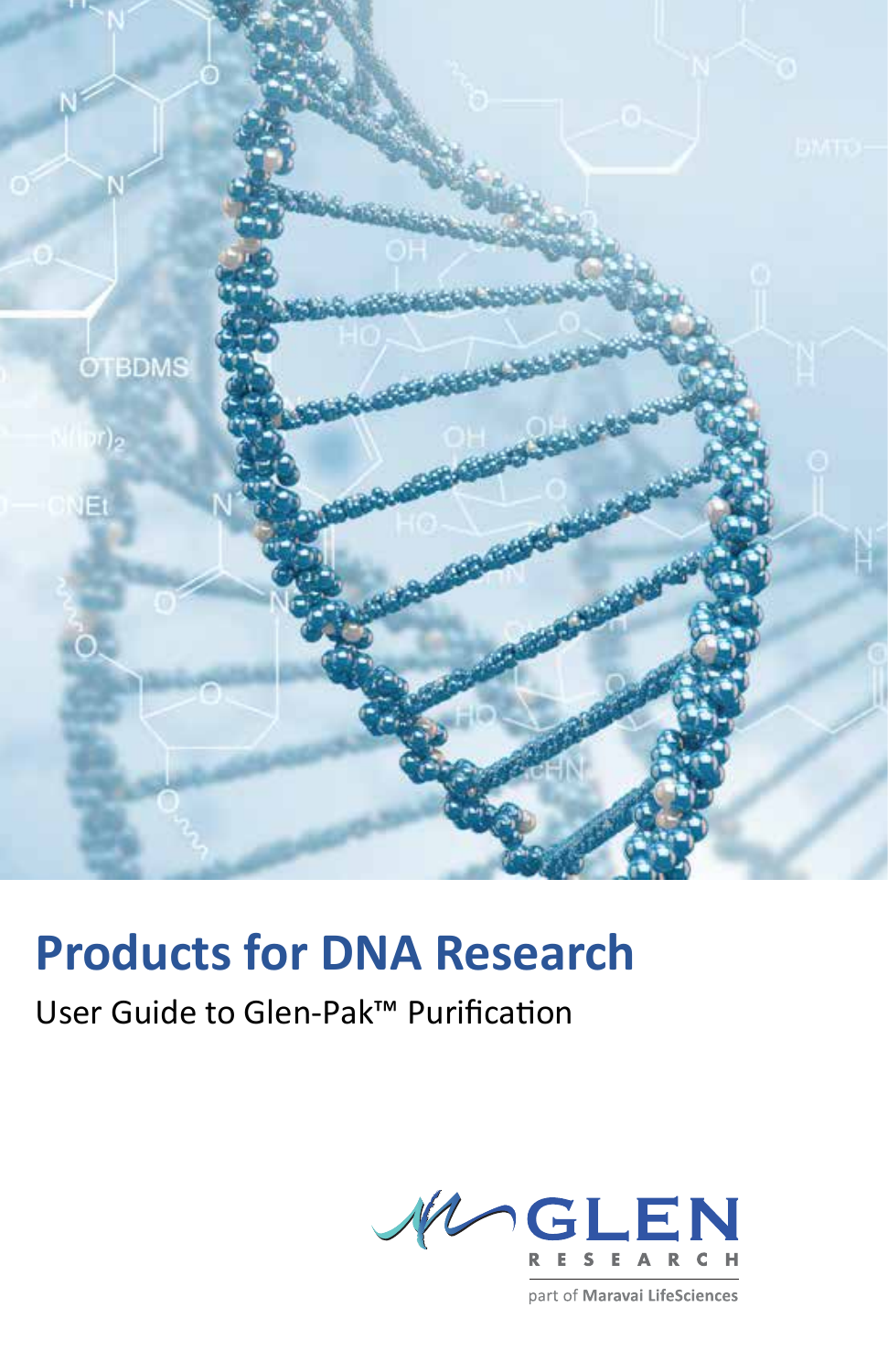# **Contents**

| Principles of Glen-Pak™ DNA/RNA Purification 1                                  |
|---------------------------------------------------------------------------------|
| Purification of DNA Oligonucleotides (DMT-ON) 2                                 |
| 50mg Glen-Pak™ DNA Purification Cartridge for 40 to 200 nmole Scale Oligos 4    |
| Purification of Phosphorothioate (S-Oligo) DNA (DMT-ON). 6                      |
| Purification of 2'-F and 2'-OMe Modified Oligonucleotides (DMT-ON) 7            |
| Purification of 10-20 umole scale DNA Oligonucleotides (DMT-ON) 8               |
|                                                                                 |
| Purification of 5' Amino Modified Oligonucleotides (MMT and DMS(O)MT-ON).<br>13 |
| Purification of 5' Biotin Modified Oligonucleotides (DMT-ON) 14                 |
| Purification of 5' CPR II Modified Oligonucleotides (DMT-ON) 15                 |
| Purification and Reduction of Thiol-Modified Oligonucleotides<br>16             |
|                                                                                 |
| Purification of 5' Cyanine Dye and Dabcyl/Dabsyl Quencher Oligonucleotides . 21 |
| Purification of Cyanine 5 and Cyanine 5.5 DNA Oligonucleotides Containing       |
| Purification of 5' 6-FAM, HEX and TET-Labeled Oligonucleotides 25               |
| Glen-Pak RNA Cartridge Purification (DMT-ON). 26                                |
|                                                                                 |
|                                                                                 |

# **Principles of Glen-Pak™ DNA/RNA Purification**

As with Poly-Pak™ cartridges, Glen-Pak™ cartridges utilize the 5' DMT retained on an oligonucleotide to specifically bind full-length sequences to the support. During the purification process, the failure sequences are eliminated and the DMT is subsequently removed, allowing for elution of purified product.

There are many benefits to the Glen-Pak purification system over conventional Solid Phase Extraction (SPE) systems.

# **Versatility**

Purify oligonucleotides directly without any pre-purification drying steps from:

- ♦ Ammonium Hydroxide
- AMA (Ammonium hydroxide/40% Aqueous Methylamine 1:1)
- $\blacklozenge$  Tert-Butylamine/water 1:3 (v/v) (1)
- ♦ 50 mM Potassium Carbonate in Methanol (2)
- ♦ 0.4M NaOH in Methanol/Water 4:1 (v/v) (3)

using cartridges fitted for a handheld syringes, vacuum manifolds or high-throughput 96-well plates.

- (1) Dilute t-Butylamine/water solution with 100 mg/mL Sodium Chloride 1:7 (v/v) prior to loading.
- (2) Dilute 50 mM Potassium Carbonate in Methanol with 100 mg/mL Sodium Chloride 1:4 (v/v) prior to loading
- (3) Dilute 1.25mL final deprotection volume to 10mL with 100 mg/mL Sodium Chloride prior to loading.

# **Capacity**

- ♦ Ability to purify longer oligos we have successfully purified oligos up to 150 bases in length using the DNA cartridge and over 60 bases on the RNA cartridge
- $\blacklozenge$  Ability to efficiently purify short and long oligos from 40 nmole up to 1.0 µmole scale using the same protocol

When using a vacuum manifold, adjust the pressure to ~7mm Hg using the vacuum control valve (if no control valve is available on your manifold, or you are using a disposable syringe version of the Glen-Pak, target a flow rate of about 1-2 drops per second).

# **Scale Suggestions for Glen-Pak DNA Cartridges**

| <b>Glen-Pak DNA Product</b>                |                           | <b>Catalog Number</b> Synthesis Scale Compatibility |
|--------------------------------------------|---------------------------|-----------------------------------------------------|
| Glen-Pak DNA 50mg Purification Cartridge   | 60-5000-96                | 10 nmole - 200 nmole                                |
| <b>Glen-Pak DNA Purification Cartridge</b> | 60-5100-XX and 60-5200-XX | 10 nmole $-1.0$ µmole                               |
| Glen-Pak DNA Cartridge 3G                  | 60-5300-01                | $5 \mu$ mole – 20 $\mu$ mole                        |
| Glen-Pak DNA 30 mg 96-Well Plate           | 60-5400-01                | 10 nmole - 50 nmole                                 |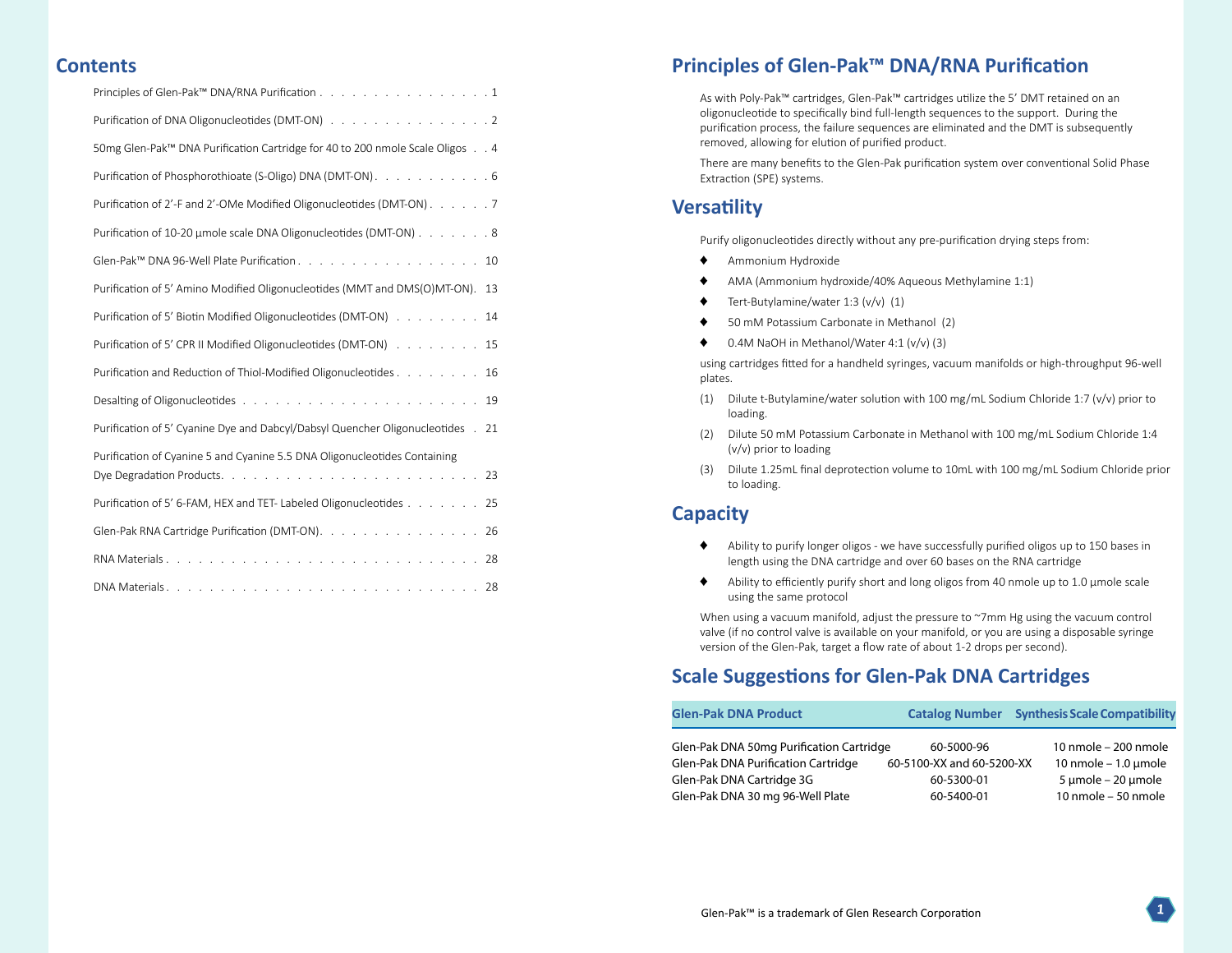# <span id="page-2-0"></span>**Purification of DNA Oligonucleotides (DMT-ON)**

| <b>Materials</b>                                                 | <b>Amount Used</b> |
|------------------------------------------------------------------|--------------------|
| Glen-Pak DNA Purification Cartridge (60-5100-XX, 60-5200-XX)     |                    |
| Vacuum manifold (96 well or 12-24 port SPE type, if appropriate) | 1                  |
| HPI C Grade Acetonitrile                                         | 0.5ml              |
| 2.0M Triethylamine Acetate (60-4110-XX, TEAA, pH7)               | 1ml                |
| 100 mg/mL Sodium Chloride                                        | 1ml                |
| Salt Wash Solution (5% Acetonitrile in 100mg/mL Sodium Chloride) | 2ml                |
| 2% Trifluoroacetic Acid (TFA)/Water (60-4040-57)                 | 2ml                |
| Dejonized Water                                                  | 2ml                |
| 50% Acetonitrile/Water containing 0.5% ammonium hydroxide*       | 1 <sub>ml</sub>    |

\* Add 50µL of concentrated Ammonium Hydroxide per 10mL of 50% Acetonitrile solution.

#### *Procedure*

#### *Sample Preparation*

- 1. Following DNA synthesis, deprotect the DMT-ON oligonucleotide in 1mL of ammonium hydroxide or ammonium hydroxide/methylamine (AMA) as normal. There is no need to lyophilize the deprotection solution. *For this procedure to be successful, the synthesis must have been carried out DMT-ON. The base labile protecting groups must have been removed with either AMA or ammonium hydroxide (1.0mL).*
- 2. Add 1mL of 100 mg/mL Sodium Chloride solution to the deprotected DMT-ON oligonucleotide for a final volume of 2mL. *The final salt concentration of the sample must be around 50 mg/mL for the loading of the oligo on the cartridge. Larger volumes may be loaded, but this is our suggested volume for loading on the cartridge.*

#### *Cartridge Preparation*

- 3. Place the desired number of 150 mg cartridges into the female luer ports of the manifold and collection tubes (if desired) in the rack below the output guides. *We routinely use a 12-port manifold.*
- 4. Turn on the vacuum and adjust the pressure to ~7mm Hg using the vacuum control valve. (If no control valve is available on your manifold, target a flow rate of about 1-2 drops per second). Condition the cartridge using 0.5mL of Acetonitrile followed by 1mL 2M TEAA. *The acetonitrile washes organic residues from the resin and wets it, while the TEAA acts as an ion-pairing reagent to enhance the binding of the DMT-ON oligonucleotide to the resin.*

#### *Purification Procedure*

- 5. Apply the oligo/salt mixture to the cartridge in 1mL aliquots (collect the eluent and save in case of loading failure or error). *During the loading process, the DMT-ON oligos tend to stick to the cartridge packing material while most of the failure sequences are not retained.*
- 6. Wash the cartridge with 2 x 1mL of Salt Wash Solution. *This rinses away the remainder of the failure sequences from the cartridge.*
- 7. Rinse the cartridge with 2 x 1mL of 2% TFA. *A faint orange band may be visible while the DMT is removed from the bound, full-length oligonucleotide.*
- 8. Wash the cartridge with 2 x 1mL of deionized water. *This rinses away the TFA and excess*

#### *salts.*

- 9. Place the appropriate receptacle (96 deep-well plate or sample tube) into the manifold and elute the purified oligo using 1 x 1mL 50% acetonitrile in water containing 0.5% ammonium hydroxide. *If desired a second elution can be performed to ensure full recovery, but in our experience, full recovery of the oligonucleotide is achieved in this one step.*
- 10. Note: The dilute ammonium hydroxide is utilized to neutralize any remaining TFA. Acidic conditions can damage oligonucleotides so it is important to keep the oligonucleotide solution basic (pH > 7.5) during either drying or storage of the eluted product. It is always safer to store oligos in a buffered solution such as 10mM Tris.HCl, 1mM EDTA, pH 8.0 (TE Buffer).
- 11. Determine the yield and store purified oligonucleotide lyophilized solid at -20°C. *Glen-Pak DNA purification should yield over 90% recovery of the original DMT-ON product. The actual yield depends on synthesis efficiency and the amount of failures in the oligonucleotide sample.*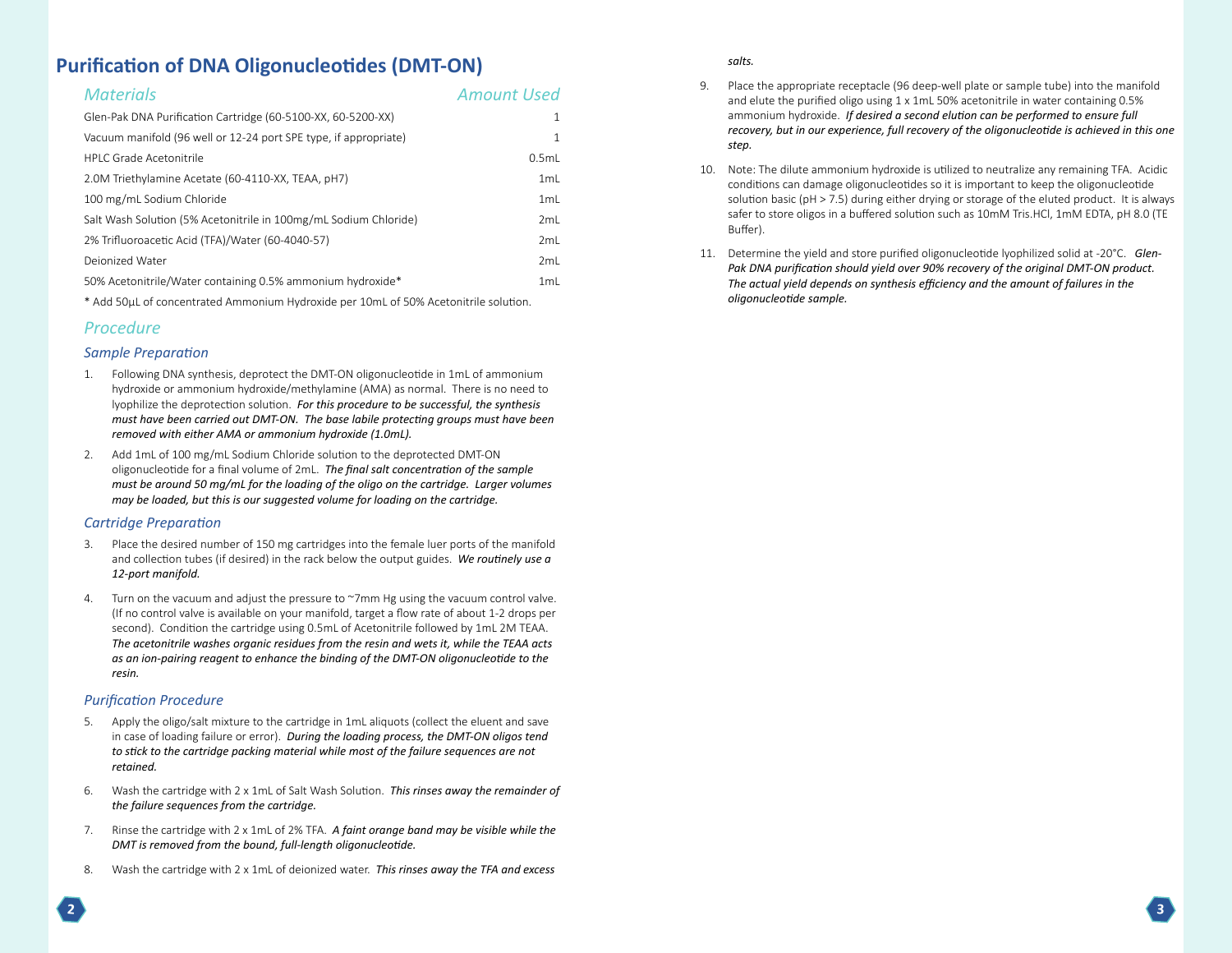# <span id="page-3-0"></span>**50mg Glen-Pak™ DNA Purification Cartridge for 40 to 200 nmole Scale Oligos**

The 50mg Glen-Pak DNA cartridge is used in the same manner as the standard sized Glen-Pak, but requires less volume for most of the protocol steps to allow for single reagent additions. The lower volume requirements begin with cleavage and deprotection at smaller scales and extend through most of the protocol to the elution step. The 50mg Glen-Pak DNA cartridge is only offered in a vacuum manifold configuration due to its intended use with higher throughput applications.

When using a vacuum manifold, adjust the pressure to ~7mm Hg using the vacuum control valve. (If no control valve is available on your manifold, target a flow rate of about 1 drop per second). Note: The contact time of the reagent additions is critical due to the smaller volumes utilized in the protocol, so reduce the vacuum setting to ensure 1 drop per second maximum if required.

While most of the volumes for the 50mg Glen-Pak are half of those that are used for the 150mg version, one must still use 2mL of the 2% TFA and a slow flow rate (maximum of 1 drop per second) to remove all of the DMT from the oligonucleotide.

# **Purification of DNA Oligonucleotides (DMT-ON)**

| <b>Materials</b>                                                 | <b>Amount Used</b> |
|------------------------------------------------------------------|--------------------|
| Glen-Pak DNA Purification Cartridge (60-5000-96)                 |                    |
| Vacuum manifold (96 well or 12-24 port SPE type, if appropriate) |                    |
| HPI C Grade Acetonitrile                                         | 0.5ml              |
| 2.0M Triethylamine Acetate (60-4110-XX, TEAA, pH7)               | 1ml                |
| 100 mg/mL Sodium Chloride                                        | 0.5ml              |
| Salt Wash Solution (5% Acetonitrile in 100mg/mL Sodium Chloride) | 1ml                |
| 2% Trifluoroacetic Acid (TFA)/Water (60-4040-57)                 | 2ml                |
| Dejonized Water                                                  | 1mL                |
| 50% Acetonitrile/Water containing 0.5% ammonium hydroxide*       | 0.5ml              |

\* Add 50uL of concentrated Ammonium Hydroxide per 10mL of 50% Acetonitrile solution.

#### *Procedure*

#### *Sample Preparation*

- 1. Following DNA synthesis, deprotect the DMT-ON oligonucleotide in 0.5mL of ammonium hydroxide or ammonium hydroxide/methylamine (AMA) as normal. There is no need to lyophilize the deprotection solution. *For this procedure to be successful, the synthesis must have been carried out DMT-ON. The base labile protecting groups must have been removed with either AMA or ammonium hydroxide (0.5mL).*
- 2. Add 0.5mL of 100 mg/mL Sodium Chloride solution to the deprotected DMT-ON oligonucleotide for a final volume of 1.0mL. *The final salt concentration of the sample must be around 50 mg/mL for the loading of the oligo on the cartridge. Larger volumes may be loaded, but this is our suggested volume for loading on the cartridge.*

#### *Cartridge Preparation*

- Place the desired number of 50 mg cartridges into the female luer ports of the manifold and collection tubes (if desired) in the rack below the output guides. *We routinely use a 12-port manifold.*
- 4. Turn on the vacuum and adjust the pressure to ~7mm Hg using the vacuum control

valve. (Note: Whether or not a control valve is available on your manifold, target a flow rate of about 1 drop per second for all reagents). Condition the cartridge using 0.5mL of Acetonitrile followed by 1.0mL 2M TEAA. *The acetonitrile washes organic residues from the resin and wets it, while the TEAA acts as an ion-pairing reagent to enhance the binding of the DMT-ON oligonucleotide to the resin.*

- 5. Apply the deprotected oligo/salt mixture to the cartridge (collect the eluent and save in case of loading failure or error). *During the loading process, the DMT-ON oligos tend to stick to the cartridge packing material while most of the failure sequences are not retained.*
- 6. Wash the cartridge with 1.0mL of Salt Wash Solution. *This rinses away the remainder of the failure sequences from the cartridge.*
- 7. Rinse the cartridge with 2 x 1.0mL of 2% TFA. *A faint orange band may be visible while the DMT is removed from the bound, full-length oligonucleotide.*
- 8. Wash the cartridge with 1.0mL of deionized water. *This rinses away the TFA and excess salts.*
- 9. Place the appropriate receptacle (96 deep-well plate or sample tube) into the manifold and elute the purified oligo using 1 x 0.5 mL 50% acetonitrile in water containing 0.5% ammonium hydroxide. *If desired a second elution can be performed to ensure full recovery, but in our experience, full recovery of the oligonucleotide is achieved in this one step.*
- 10. Note: The dilute ammonium hydroxide is utilized to neutralize any remaining TFA. Acidic conditions can damage oligonucleotides so it is important to keep the oligonucleotide solution basic (pH > 7.5) during either drying or storage of the eluted product. It is always safer to store oligos in a buffered solution such as 10mM Tris.HCl, 1mM EDTA, pH 8.0 (TE Buffer).
- 11. Determine the yield and store purified oligonucleotide lyophilized solid at -20°C. Glen-Pak DNA purification should yield over 90% recovery of the original DMT-ON product. *The actual yield depends on synthesis efficiency and the amount of failures in the oligonucleotide sample.*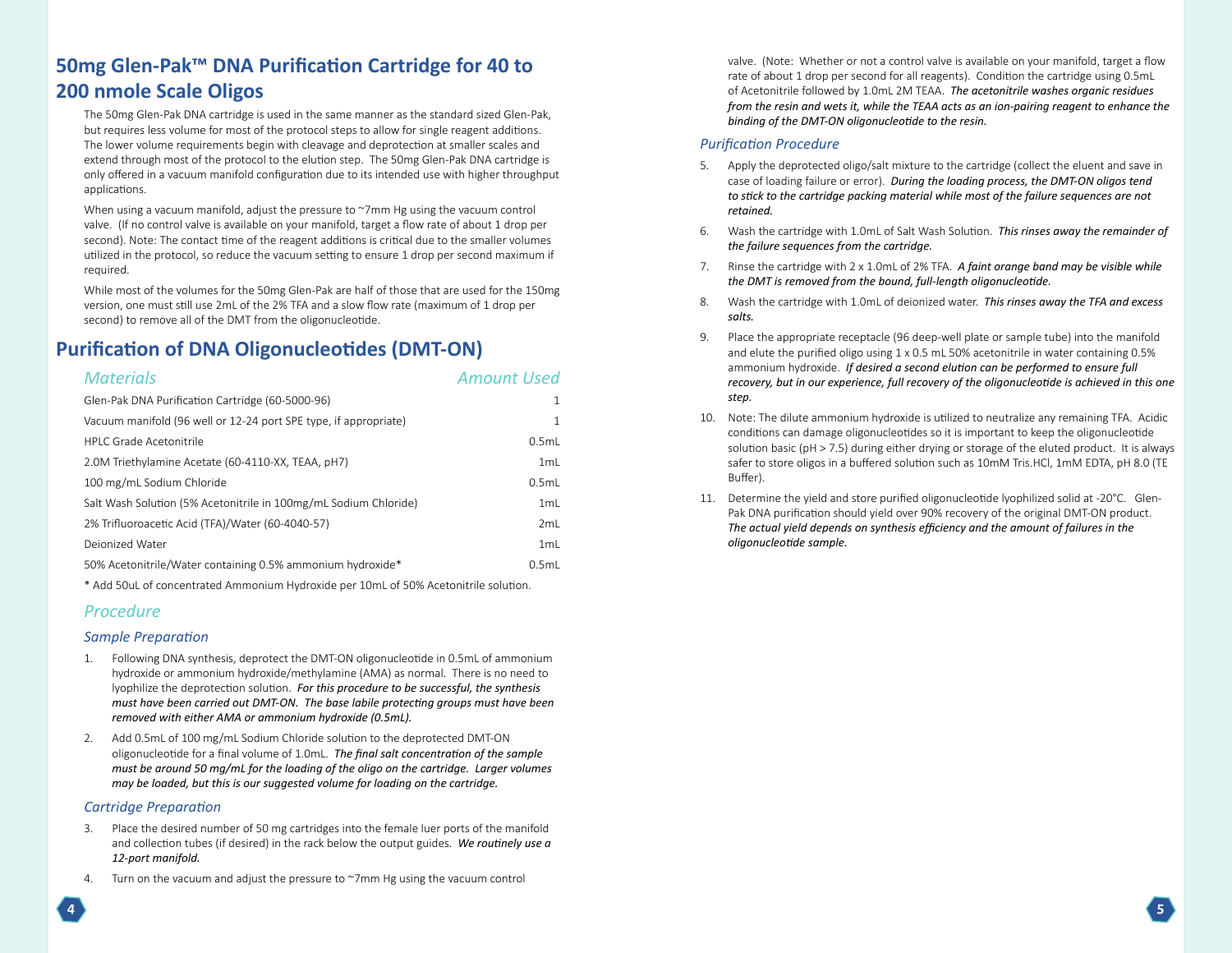# <span id="page-4-0"></span>**Purification of Phosphorothioate (S-Oligo) DNA (DMT-ON)**

Using the procedure below, a DMT-ON phosphorothioate modified oligonucleotide can be purified utilizing the DMT.

#### *Materials Amount Used*

| Glen-Pak DNA Purification Cartridge (60-5100-XX, 60-5200-XX)       |       |
|--------------------------------------------------------------------|-------|
| Vacuum manifold (96 well or 12-24 port SPE type if appropriate)    |       |
| HPI C Grade Acetonitrile                                           | 0.5ml |
| 2.0M Triethylamine Acetate (60-4110-XX, TEAA, pH7)                 | 1mL   |
| 100 mg/mL Sodium Chloride                                          | 1mL   |
| Salt Wash Solution (12% Acetonitrile in 100mg/mL Sodium Chloride)  | 2mL   |
| 4% Trifluoroacetic Acid (TFA)/Water (See DNA Materials on Page 29) | 2ml   |
| Dejonized Water                                                    | 2ml   |
| 50% Acetonitrile/Water containing 0.5% ammonium hydroxide*         | 1mL   |

\* Add 50uL of concentrated Ammonium Hydroxide per 10mL of 50% Acetonitrile solution.

#### *Procedure*

The purification procedure is the same as described in the DMT-ON DNA purification section on the previous pages with the following exceptions:

- 1. Salt wash step (6): The salt wash solution for removal of phosphorothioate, DMT-Off failure sequences contains a higher concentration of Acetonitrile (12% vs. 5%) than routinely used in standard Glen-Pak DNA purifications.
- 2. Trityl removal step (7): Use 2 x 1 mL additions of 4% TFA and allow the acid to flow slowly through the cartridge with a targeted contact time of 3-4 minutes *(Note: this is a strong acid and could damage the oligonucleotide if left on the support too long; avoid interrupting the purification process during or just after this step). A faint orange or yellow band may be visible while the trityl is removed from the bound, full-length oligonucleotide.*

# **Purification of 2'-F and 2'-OMe Modified Oligonucleotides (DMT-ON)**

Using the procedure below, an oligonucleotide manufactured DMT-ON and modified with 2'-Fluoro and 2'-O-Methyl monomers can be purified on the Glen-Pak DNA cartridge utilizing the DMT.

| <b>Materials</b>                                                 | <b>Amount Used</b> |
|------------------------------------------------------------------|--------------------|
| Glen-Pak DNA Purification Cartridge (60-5100-XX, 60-5200-XX)     | $\mathbf{1}$       |
| Vacuum manifold (96 well or 12-24 port SPE type if appropriate)  | 1.                 |
| <b>HPLC Grade Acetonitrile</b>                                   | 0.5mL              |
| 2.0M Triethylamine Acetate (60-4110-XX, TEAA, pH7)               | 1mL                |
| 100 mg/mL Sodium Chloride                                        | 1mL                |
| Salt Wash Solution (5% Acetonitrile in 100mg/mL Sodium Chloride) | 2mL                |
| 2% Trifluoroacetic Acid (TFA)/Water (60-4040-57)                 | 2mL                |
| Dejonized Water                                                  | 2mL                |
| 50% Acetonitrile/Water containing 0.5% ammonium hydroxide*       | 1mL                |
| Concentrated Ammonium Hydroxide                                  | 0.5mL              |
|                                                                  |                    |

\* Add 50uL of concentrated Ammonium Hydroxide per 10mL of 50% Acetonitrile solution.

#### *Procedure*

The purification procedure is the same as described in the DMT-ON DNA purification section with the following exceptions:

1. Sample Preparation Step (2): After adding 1mL of 100 mg/mL sodium chloride for a final volume of 2 mL, heat the sample at 55 °C for at least 15 minutes. Proceed to step 5 in the protocol and load the sample on to a properly prepared Glen-Pak DNA cartridge.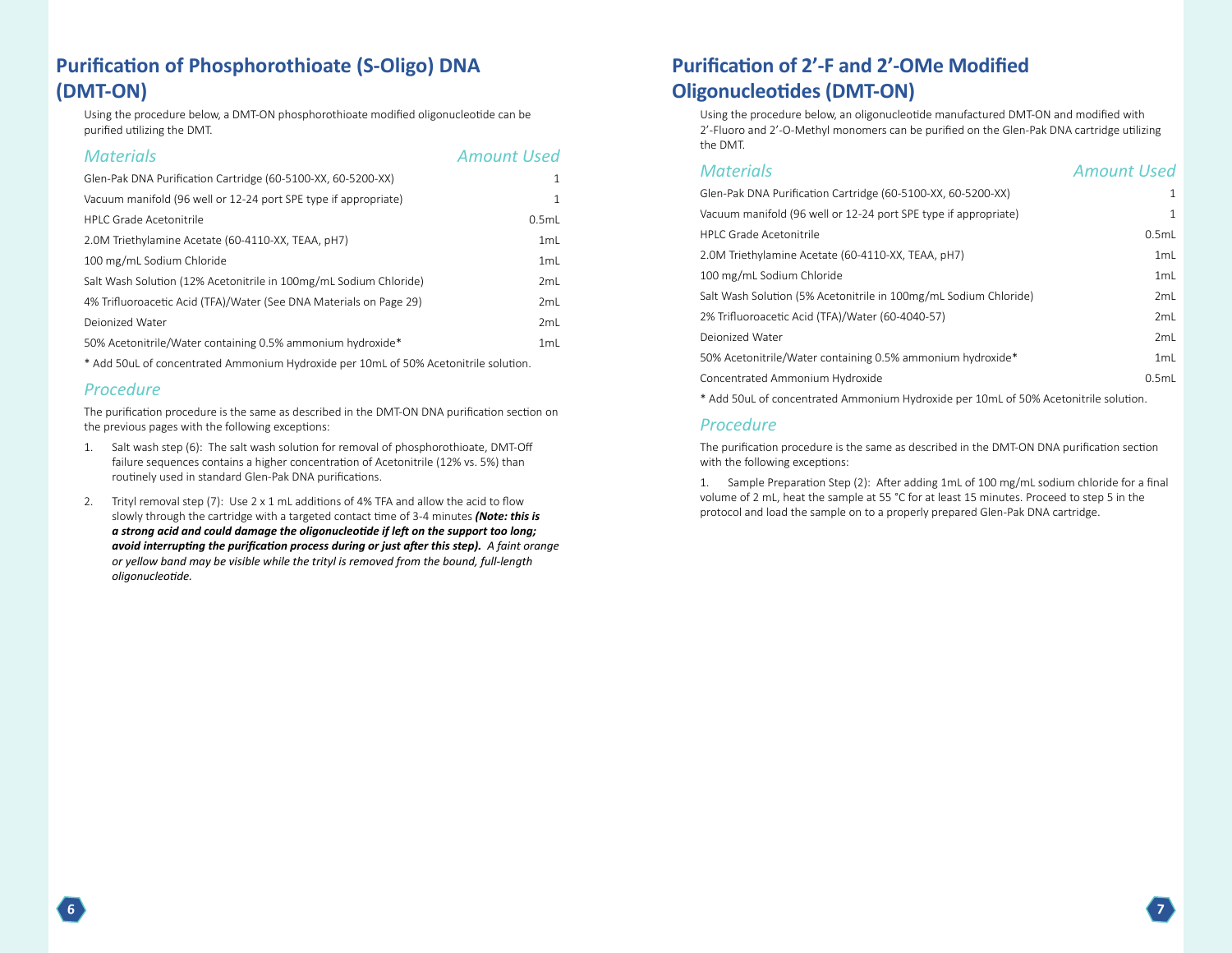# <span id="page-5-0"></span>**Purification of 10-20 µmole scale DNA Oligonucleotides (DMT-ON)**

The Glen-Pak™ DNA Purification Cartridge 3g (60-5300-01) offers the same, high fidelity purification as normally seen in our standard Glen-Pak DNA cartridge. The Glen-Pak 3g is a viable, cost effective alternative to HPLC, as it exploits the affinity of the DMT to purify up to 20 µmole scale syntheses in a single purification run. In addition, this is accomplished using the same number of steps and reagents as required by the standard Glen-Pak™ protocol.

| <b>Materials</b>                                                  | <b>Amount Used</b> |
|-------------------------------------------------------------------|--------------------|
| Glen-Pak™ DNA Purification Cartridge 3g (60-5300-01)              | 1                  |
| Vacuum Manifold (12-24 port SPE type)                             | 1                  |
| <b>HPI C Grade Acetonitrile</b>                                   | 10mL               |
| 2.0M Triethylamine Acetate (60-4110-XX, TEAA, pH7)                | 20mL               |
| 100 mg/mL Sodium Chloride                                         | 10mL               |
| Salt Wash Solution (5% Acetonitrile in 100 mg/mL Sodium Chloride) | 20mL               |
| 2% Trifluoroacetic Acid (TFA)/Water (60-4040-57)                  | 20mL               |
| Deionized Water                                                   | 20ml               |
|                                                                   |                    |

50% Acetonitrile/Water containing 0.5% ammonium hydroxide\*

\* Add 50µL of concentrated Ammonium Hydroxide per 10mL of 50% Acetonitrile solution.

## **Procedure**

#### *Sample Preparation*

- 1. Following DNA synthesis, deprotect the DMT-ON oligonucleotide in 5mL of ammonium hydroxide or ammonium hydroxide/methylamine (AMA) per 10 µmole scale synthesis. There is no need to lyophilize the deprotection solution. *For this procedure to be successful, the synthesis must have been carried out DMT-ON. The base labile protecting groups must have been removed with either AMA or ammonium hydroxide.*
- 2. If purifying 2 x 10 µmole scales, add 10mL of 100 mg/mL Sodium Chloride solution to the deprotected DMT-ON oligonucleotide for a final volume of 20mL. *The final salt concentration of the sample must be around 50 mg/mL for the loading of the oligo on the cartridge. Larger volumes may be loaded, but this is our suggested volume for loading on the cartridge.*

Note: If you are only purifying one 10 µmole scale oligonucleotide, add another 5mL of deprotection solution for a total volume of 10mL AMA or ammonium hydroxide and add an equal volume of salt prior to purification for a total load volume of 20mL.

#### *Cartridge Preparation*

- 3. Place the desired number of Glen-Pak 3g cartridges into the female luer ports of the manifold and collection tubes (if desired) in the rack below the output guides. *We routinely use a 12-port manifold.*
- 4. Turn on the vacuum and adjust the pressure to ~7mm Hg using the vacuum control valve. (If no control valve is available on your manifold, target a flow rate of about 1-2 drops per second). Condition the cartridge using 10mL of Acetonitrile followed by 20mL 2M TEAA. *The acetonitrile washes organic residues from the resin and wets it, while the TEAA acts as an ion-pairing reagent to enhance the binding of the DMT-ON oligonucleotide to the resin.*

- 5. Apply the oligo/salt mixture to the cartridge in 10mL aliquots (collect the eluent and save in case of loading failure or error). *During the loading process, the DMT-ON oligos tend to stick to the cartridge packing material while most of the failure sequences are not retained.*
- 6. Wash the cartridge with 2 x 10mL of Salt Wash Solution. *This rinses away the remainder of the failure sequences from the cartridge.*
- 7. Rinse the cartridge with 2 x 10mL of 2% TFA. *A faint orange color may be visible while the DMT is removed from the bound, full-length oligonucleotide.*
- 8. Wash the cartridge with 2 x 10mL of deionized water. *This rinses away the TFA and excess salts.*
- 9. Place the appropriate receptacle into the manifold and elute the purified oligo using 1 x 10mL 50% acetonitrile in water containing 0.5% ammonium hydroxide. *If desired a second elution using an additional 5mL can be performed to ensure full recovery, but in our experience, full recovery of the oligonucleotide is achieved in this one step.*
- 10. **Note: The dilute ammonium hydroxide is utilized to neutralize any remaining TFA. Acidic conditions can damage oligonucleotides so it is important to keep the oligonucleotide solution basic (pH > 7.5) during either drying or storage of the eluted product. It is always safer to store oligos in a buffered solution such as 10mM Tris.HCl, 1mM EDTA, pH 8.0 (TE Buffer).**
- 11. Determine the yield and store purified oligonucleotide lyophilized solid at -20°C. *Glen-Pak DNA purification should yield over 90% recovery of the original DMT-ON product. The actual yield depends on synthesis efficiency and the amount of failures in the oligonucleotide sample.*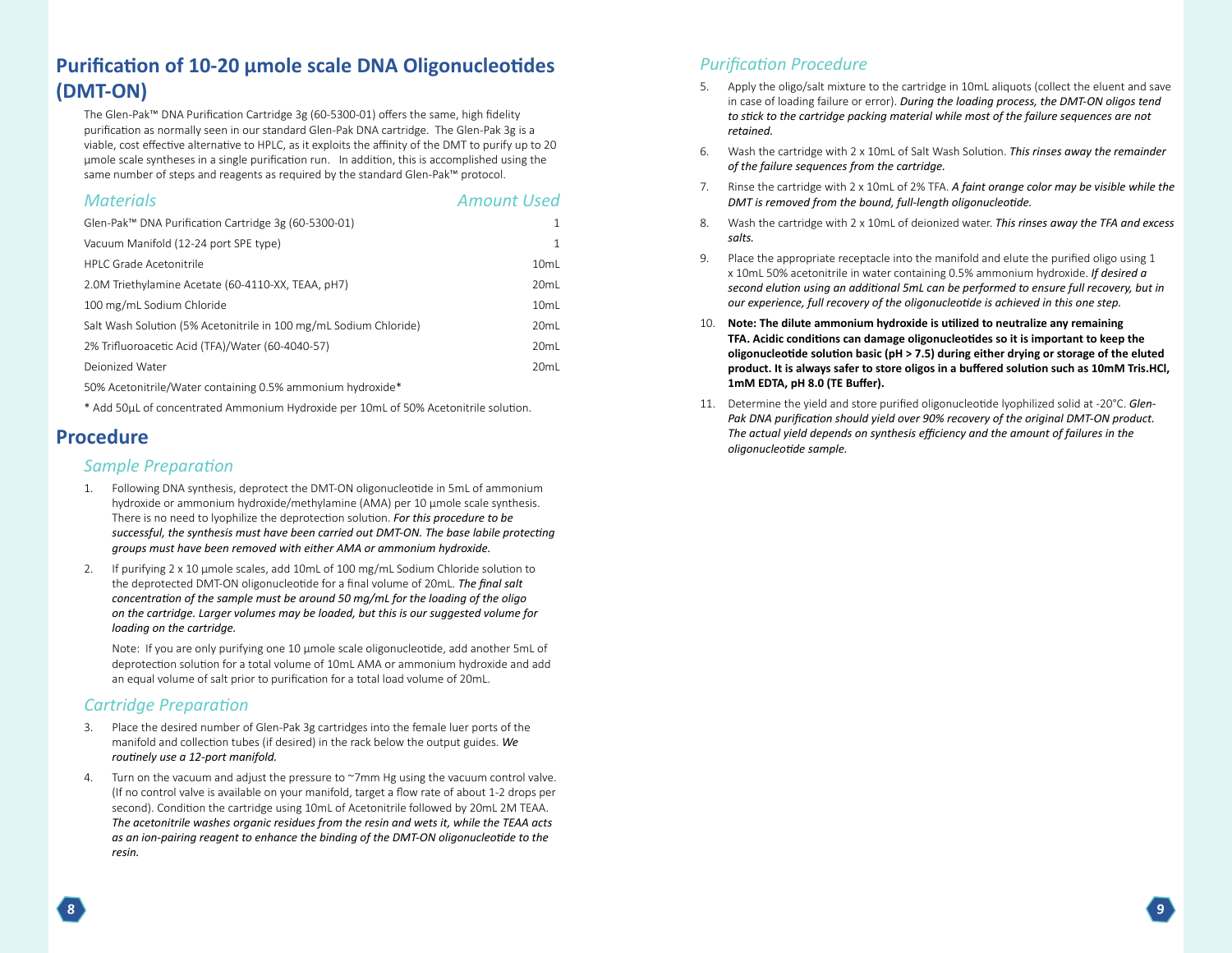# <span id="page-6-0"></span>**Glen-Pak™ DNA 96-Well Plate Purification**

The 96-well filter plate (60-5400-01) is standardized to fit on any vacuum-based solid phase extraction (SPE) system and can be implemented successfully with a small amount of method development. For those customers who do not already have a system in place, we have tested a vacuum collar manifold that allows use with any standard vacuum pump (see *Equipment Information* section below).

The advantages of using the 96-well format include:

- Lower cost processing (less labor and unattended operation if using a robot).
- Less processing time per oligo when using a whole plate.
- Less solvent usage for every purification step.
- Less final elution volume to dry in preparation for analysis or use.

The protocol below was optimized using the CaptiVac collar system from Varian (A796). The standard sample load and rinse volumes are 0.5mL with a final elution volume of 0.25mL, which is collected into a 96-well deep well plate. These volumes are only suggestions based on our experience and could be lower with proper method development. The plate should also be compatible with previously installed 96-well filter plate and SPE manifold systems.

# **96-Well Purification of DNA Oligonucleotides (DMT-ON)**

| <b>Materials</b>                                                  | Amount used |
|-------------------------------------------------------------------|-------------|
| Glen-Pak DNA 96-Well Plate (60-5400-01)                           | 1           |
| 96-Well Filter Plate Collar Vacuum manifold                       | 1           |
| <b>HPLC Grade Acetonitrile</b>                                    | 0.5mL/well  |
| 2.0M Triethylamine Acetate (60-4110-XX, TEAA, pH7)                | 0.5mL/well  |
| 100 mg/mL Sodium Chloride                                         | 0.25mL/well |
| Salt Wash Solution (5% Acetonitrile in 100 mg/mL Sodium Chloride) | 0.5mL/well  |
| 2% Trifluoroacetic Acid (TFA)/Water (60-4040-57)                  | 0.5mL/well  |
| Deionized Water                                                   | 0.5mL/well  |
| 50% Acetonitrile/Water containing 0.5% ammonium hydroxide*        | 0.25mL/well |
| 96-well deep well collection plate                                | 1           |
| Waste collection reservoir                                        | 1           |
|                                                                   |             |

\* Add 50µL of concentrated Ammonium Hydroxide per 10mL of 50% Acetonitrile solution

#### *Procedure*

#### *Sample Preparation*

- 1. Following 10-50 nmole DNA synthesis, deprotect the DMT-ON oligonucleotide in 0.25mL of ammonium hydroxide or ammonium hydroxide/methylamine (AMA) as normal. There is no need to lyophilize the deprotection solution. *For this procedure to be successful, the synthesis must have been carried out DMT-ON. The base labile protecting groups must have been removed with either ammonium hydroxide or AMA.*
- 2. Add 0.25mL of 100 mg/mL Sodium Chloride solution to the deprotected DMT-ON oligonucleotide for a final volume of 0.5mL. *The final salt concentration of the sample must be around 50 mg/mL for the loading of the oligo on the cartridge. Larger and possibly smaller volumes may be loaded, but this is our suggested volume for loading on the wells.*

#### *Glen-Pak 96-Well Plate Preparation*

- 3. Assemble the vacuum collar, Glen-Pak DNA 96-well plate and waste collection reservoir and attach it to a vacuum source using 1/4" ID tubing. *(Note: See Equipment Information section below for more detail).*
- 4. Turn on the vacuum; adjust the CaptiVac control valve knob to expose first 4 colored bands. *(Note that the vacuum is present but not sufficient to securely hold either Waste Plate or Sample Collection Plate securely to the vacuum collar).*
- 5. Add 0.5mL of Acetonitrile to each well to be used. Wait 2 minutes. Add 0.5mL 2M TEAA. Wait 2 minutes. Turn off the vacuum. Note: Confirm flow during these steps. Liquid should be visible in the waste collection reservoir. Also, check each well for liquid. It should flow into the well and no longer be visible resting atop the substrate. If liquid has not passed into and through substrate, patiently turn the vacuum control knob clockwise to cover the colored bands until flow is established. *The acetonitrile washes organic residues from the resin and wets it, while the TEAA acts as an ion-pairing reagent to enhance the binding of the DMT-ON oligonucleotide to the resin.*

- 6. Turn on the vacuum as described in step 4, apply the 0.5mL oligo/salt mixture from step 2 to the plate, and wait 2 minutes. (Optionally use a 96-well deep well plate under the vacuum collar and filter plate instead of the waste collection reservoir in order to collect the eluent in case of loading failure or error). *During the loading process, the DMT-ON oligos tend to stick to the packing material while most of the failure sequences are not retained.*
- 7. Add 0.5mL of Salt Wash Solution to each well and wait 2 minutes. *This rinses away the remainder of the failure sequences from the cartridge.*
- 8. Add 0.5mL of 2% TFA to each well and wait 2 minutes. *A faint orange color may be visible while the DMT is removed from the bound, full-length oligonucleotide.*
- 9. Wash each well with 0.5mL of deionized water. *This rinses away the TFA and excess salts.*
- 10. Place a 96 deep-well plate into the manifold assembly and elute the purified oligos using 1 x 0.25mL 50% acetonitrile in water containing 0.5% ammonium hydroxide and turn off vacuum source. If desired a second elution can be performed to ensure full recovery, but in our experience, full recovery of the oligonucleotide is achieved in this one step. *Note: The dilute ammonium hydroxide is utilized to neutralize any remaining TFA. Acidic conditions can damage oligonucleotides so it is important to keep the oligonucleotide solution basic (pH > 7.5) during either drying or storage of the eluted product. It is always safer to store oligos in a buffered solution such as 10mM Tris.HCl, 1mM EDTA, pH 8.0 (TE Buffer).*
- 11. Dry down the eluted oligos. Determine the yield and store purified oligonucleotides lyophilized solid at -20°C. *Glen-Pak DNA purification should yield over 90% recovery of the original DMT-ON product. The actual yield depends on synthesis efficiency and the amount of failure sequences in the oligonucleotide sample.*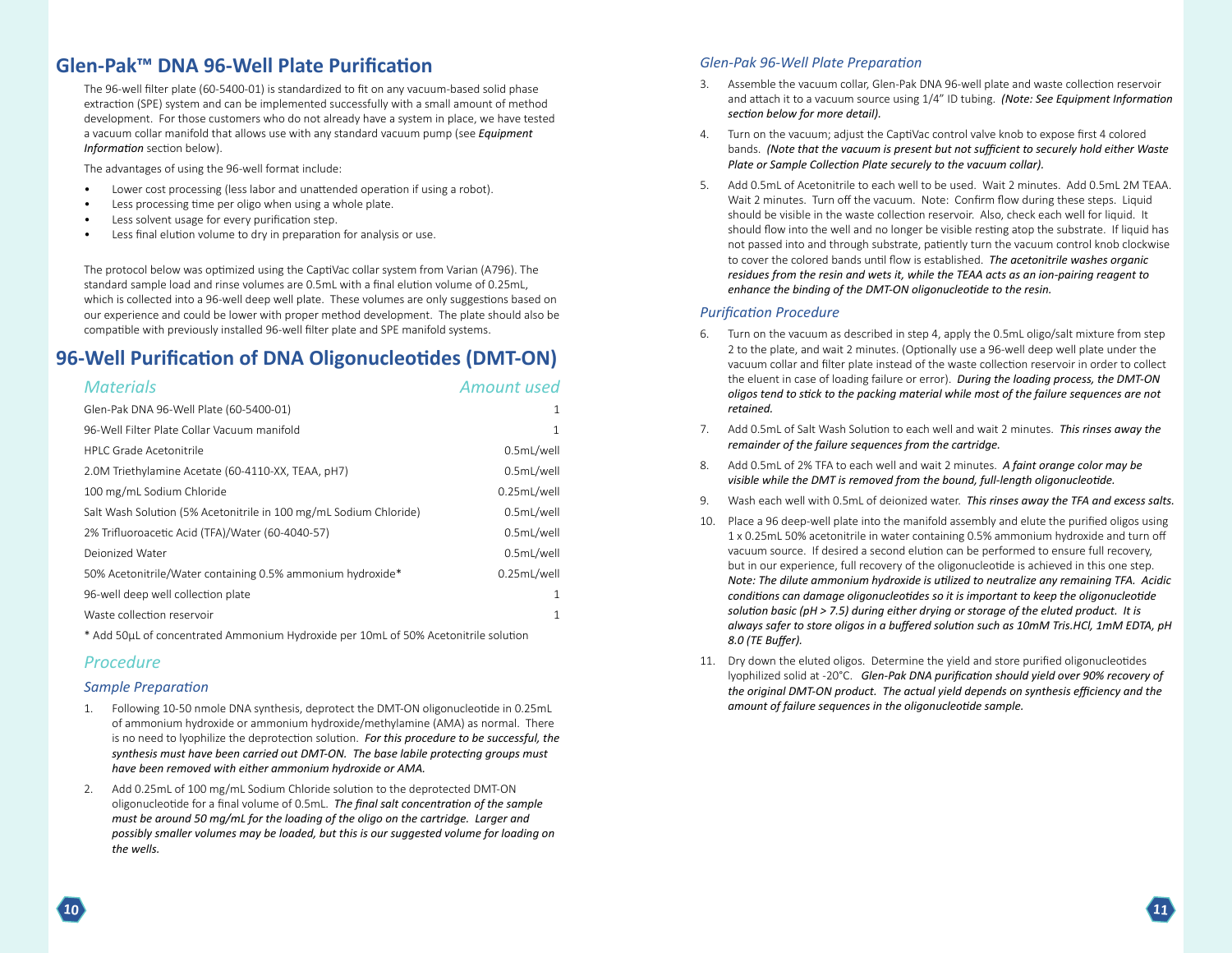# <span id="page-7-0"></span>**Equipment Information**

- CaptiVac vacuum collar (Varian A796 or equivalent), includes the collar, 2 spare gaskets and a brass vacuum control valve that is attached to a "T" fitting.
- Waste Collection Reservoir (Nalgene Robotic Reservoir (300mL) 1200-1300 or equivalent).
- Vacuum tubing 20 inches, ¼" ID, 7/16" OD.
- A seal for unused wells in Glen-Pak 96-well plate (Glen Research, 60-0020-01) may be used to ensure a vacuum seal if you are not planning to run a full plate of oligos.
- 96-well deep well collection plates (Varian A696001000 or equivalent).

# **Purification of 5' Amino Modified Oligonucleotides (MMT and DMS(O)MT-ON)**

Using the procedure below, an oligonucleotide labeled with 5'-Amino Modifier C6 MMT (10- 1906-XX) will elute with both purified MMT-ON and purified MMT-OFF product, while purified oligos with a 5'-Amino Modifier C6 DMS(O)MT (10-1907-XX) will elute fully detritylated (see Glen Report GR19-1 pp 6-7 for more information on the performance of the various aminomodifiers during cartridge purification).

#### *Materials Amount Used*

| Glen-Pak DNA Purification Cartridge (60-5100-XX, 60-5200-XX)       | $\mathbf{1}$ |
|--------------------------------------------------------------------|--------------|
| Vacuum manifold (96 well or 12-24 port SPE type if appropriate)    | $\mathbf{1}$ |
| <b>HPLC Grade Acetonitrile</b>                                     | 0.5mL        |
| 2.0M Triethylamine Acetate (60-4110-XX, TEAA, pH7)                 | 1mL          |
| 100 mg/mL Sodium Chloride                                          | 1mL          |
| Salt Wash Solution (5% Acetonitrile in 100mg/mL Sodium Chloride)   | 2ml          |
| 4% Trifluoroacetic Acid (TFA)/Water (See DNA Materials on Page 29) | 2ml          |
| Deionized Water                                                    | 2mL          |
| 50% Acetonitrile/Water containing 0.5% ammonium hydroxide*         | 1ml          |
|                                                                    |              |

\* Add 50µL of concentrated Ammonium Hydroxide per 10mL of 50% Acetonitrile solution.

#### *Procedure*

The purification procedure is the same as described in the DMT-ON DNA purification section with the following exceptions and taking account of the specific comments below:

- 1. In the past, we have noted that when the amino-modifier contains the "thermally labile" MMT protecting group, carry out the deprotection at 40°C for 24 hours. We have now shown that this is not necessary and that these trityl amines are stable to the elevated temperatures routines used for oligonucleotide deprotection.
- 2. When using DMS(O)MT-amino modifier (10-1907) do not concentrate the oligo before Trityl on purification. If this is necessary, add 45mg of Tris base/mL of deprotection solution.
- 3. Trityl removal step (7): Use 2 x 1mL additions 4% TFA and allow the acid to flow slowly through the cartridge with a targeted contact time of 5 minutes (Note: this is a strong acid and could damage the oligonucleotide if left on the support too long; DO NOT interrupt the purification process during or just after this step). *A faint orange or yellow band may be visible while the trityl is removed from the bound, full-length oligonucleotide.*
- 4. As an added precaution, a second final elution with 1mL 75% Acetonitrile in 0.5% ammonium hydroxide may be used to remove any additional oligo that did not elute fully.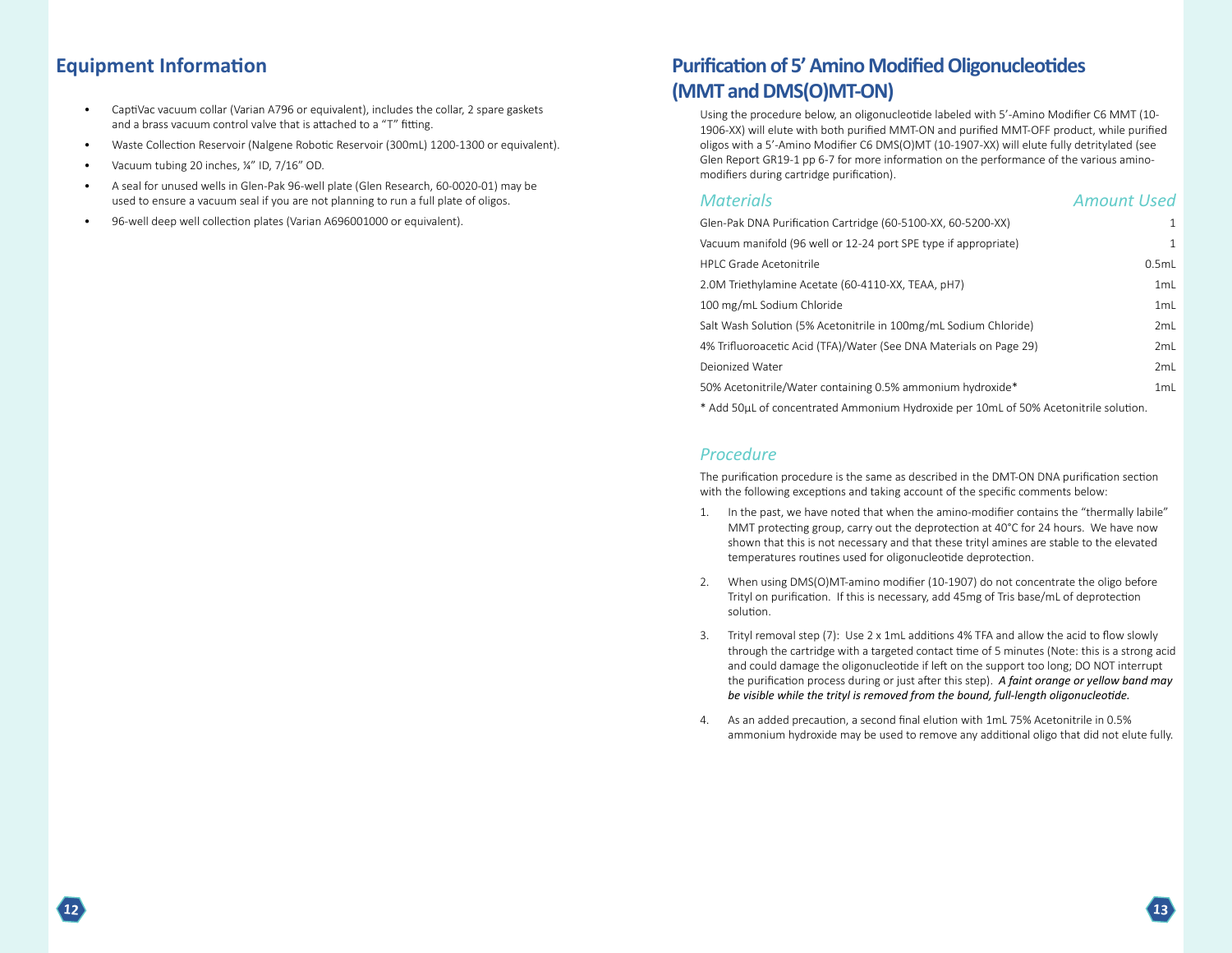# <span id="page-8-0"></span>**Purification of 5' Biotin Modified Oligonucleotides (DMT-ON)**

Using the procedure below, an oligonucleotide labeled with 5'-Biotin (10-5950-XX) or 5' Biotin-TEG (10-1955-XX) can be purified utilizing a retained DMT.

| <b>Materials</b>                                                 | <b>Amount Used</b> |
|------------------------------------------------------------------|--------------------|
| Glen-Pak DNA Purification Cartridge (60-5100-XX, 60-5200-XX)     |                    |
| Vacuum manifold (96 well or 12-24 port SPE type if appropriate)  |                    |
| HPI C Grade Acetonitrile                                         | 0.5ml              |
| 2.0M Triethylamine Acetate (60-4110-XX, TEAA, pH7)               | 1mL                |
| 100 mg/mL Sodium Chloride                                        | 1mL                |
| Salt Wash Solution (5% Acetonitrile in 100mg/mL Sodium Chloride) | 2mL                |
| 2% Trifluoroacetic Acid (TFA)/Water (60-4040-57)                 | 2ml                |
| Dejonized Water                                                  | 2mL                |
| 50% Acetonitrile/Water containing 0.5% ammonium hydroxide*       | 1mL                |

\* Add 50µL of concentrated Ammonium Hydroxide per 10mL of 50% Acetonitrile solution.

#### *Procedure*

The purification procedure is the same as described in the DMT-ON DNA purification section with one exception. 5'-Biotin is slow to detritylate. When the final DMT-group is left on to aid in cartridge purification, leave the oligo in contact with the TFA solution for 10 minutes.

# **Purification of 5' CPR II Modified Oligonucleotides (DMT-ON)**

Using the procedure below, an oligonucleotide manufactured DMT-ON and modified with 5'-Phosphate using CPR II (10-1901-XX) or Solid CPR II (10-1902-XX) can be purified utilizing the DMT.

| <b>Materials</b>                                                                     | <b>Amount Used</b> |
|--------------------------------------------------------------------------------------|--------------------|
| Glen-Pak DNA Purification Cartridge (60-5100-XX, 60-5200-XX)                         | $\mathbf{1}$       |
| Vacuum manifold (96 well or 12-24 port SPE type if appropriate)                      | $\mathbf{1}$       |
| <b>HPLC Grade Acetonitrile</b>                                                       | 0.5mL              |
| 2.0M Triethylamine Acetate (60-4110-XX, TEAA, pH7)                                   | 1mL                |
| 100 mg/mL Sodium Chloride                                                            | 1mL                |
| Salt Wash Solution (5% Acetonitrile in 100mg/mL Sodium Chloride)                     | 2mL                |
| 4% Trifluoroacetic Acid (TFA)/Water (See DNA Materials on Page 29)                   | 2mL                |
| Deionized Water                                                                      | 2mL                |
| 50% Acetonitrile/Water containing 0.5% ammonium hydroxide*                           | 1mL                |
| Concentrated Ammonium Hydroxide                                                      | 0.5mL              |
| * Add 50µL of concentrated Ammonium Hydroxide per 10mL of 50% Acetonitrile solution. |                    |

#### *Procedure*

The purification procedure is the same as described in the DMT-ON DNA purification section with the following exceptions:

- 1. Trityl removal step (7): Use 2 x 1mL additions of 4% TFA and allow the acid to flow slowly through the cartridge with a targeted contact time of 3-4 minutes. (Note: this is a strong acid and could damage the oligonucleotide if left on the support too long; avoid interrupting the purification process during or just after this step). *A faint orange or yellow band may be visible while the trityl is removed from the bound, full-length oligonucleotide.*
- 2. For CPR II, after the elution step, add 0.5mL of concentrated ammonium hydroxide to the elution volume mix well and incubate at room temperature for 20 minutes. *This completes the elimination of the side chain to the 5' phosphate.*
- 3. For Solid CPR II, dry the oligonucleotide down and use one of the following deprotection conditions to complete the elimination to yield the 5'-phosphate.
	- a) 30% Ammonium hydroxide for 2 hours at 55 °C
	- b) AMA (30% Ammonium hydroxide/40%Methylamine 1:1 v/v) for 10 minutes at 65 °C
	- c) 0.1 M NaOH at room temperature for 5 minutes.

*This completes the elimination of the side chain to the 5' phosphate.*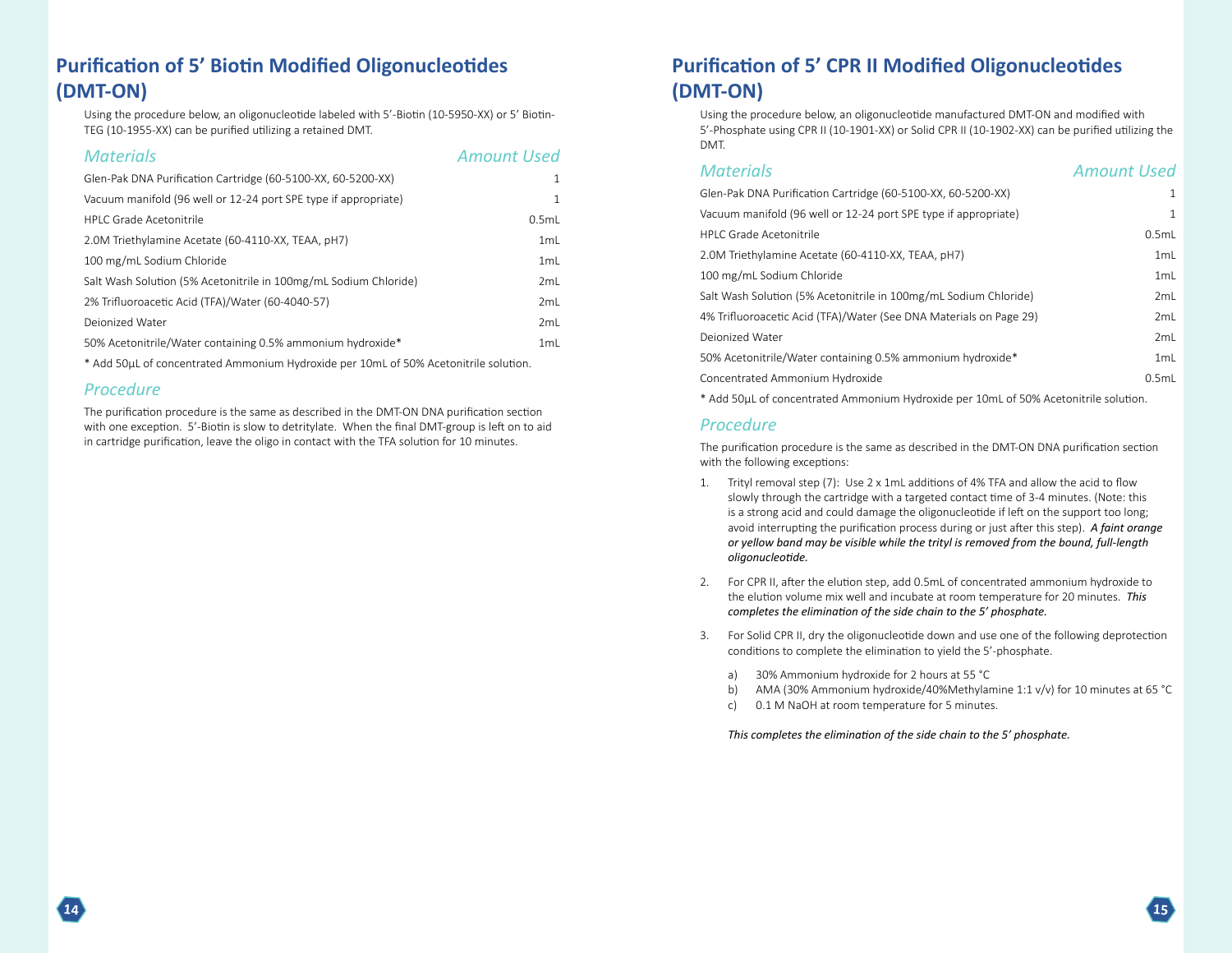# <span id="page-9-0"></span>**Purification and Reduction of Thiol-Modified Oligonucleotides (5'-C6 S-S, 10-1936)**

The three-step protocol below can be used to purify, reduce, and desalt a DMT-ON oligonucleotide labeled with 5'-Thiol-Modifier C6 S-S (10-1936). Following all three steps of the protocol below yields a functional, thiol modified oligonucleotide ready for conjugation. Please note, the procedure requires two Glen-Pak DNA cartridges but the oligo can be stored in its unreduced form DMT-ON after the first purification, if so desired. One notable difference in this procedure from many of the others is the lack of any DMT removal using TFA.

# **Purification, Reduction and Desalting of 5' Thiol-Modified DNA (DMT-ON)**

#### *Materials Amount Used*

| Glen-Pak DNA Purification Cartridge (60-5100-XX, 60-5200-XX)     | $\mathcal{P}$   |
|------------------------------------------------------------------|-----------------|
| Vacuum manifold (96 well or 12-24 port SPE type, if appropriate) | 1               |
| HPLC Grade Acetonitrile                                          | $1.1m$ L        |
| 2.0M Triethylamine Acetate (60-4110-XX, TEAA, pH7)               | 2ml             |
| 0.1M Triethylamine Acetate, pH7                                  | 7mL             |
| 100 mg/mL Sodium Chloride                                        | 1mL             |
| Salt Wash Solution (5% Acetonitrile in 100mg/mL Sodium Chloride) | 2ml             |
| Dejonized Water                                                  | 4 <sub>mL</sub> |
| 50% Acetonitrile/Water                                           | 1mL             |
| 10% Acetonitrile/Water                                           | 1mL             |
| 0.2M DTT (dithothreitol) in 0.1M phosphate buffer, pH=8.3-8.5    | 1mL             |

# **Procedure**

#### *Procedure*

#### *Sample Preparation*

- 1. Following DNA synthesis, deprotect the DMT-ON oligonucleotide in 1.0 mL of ammonium hydroxide/methylamine (AMA) as normal. There is no need to lyophilize the deprotection solution. *For this procedure to be successful, the synthesis must have been carried out DMT-ON. The base labile protecting groups must have been removed with either AMA or concentrated Ammonium Hydroxide (1.0mL).*
- 2. Add 1mL of 100 mg/mL Sodium Chloride solution to the deprotected DMT-ON oligonucleotide for a final volume of 2.0mL. *The final salt concentration of the sample must be around 50 mg/mL for the loading of the oligo on the cartridge. Larger volumes may be loaded, but this is our suggested volume for loading on the cartridge.*

#### *Cartridge Preparation*

- 1. Place the desired number of 150 mg cartridges into the female luer ports of the manifold and collection tubes (if desired) in the rack below the output guides. *We routinely use a 12-port manifold.*
- 2. Turn on the vacuum and adjust the pressure to ~7mm Hg using the vacuum control valve. (If no control valve is available on your manifold, target a flow rate of about 1-2 drops per second). Condition the cartridge using 0.5mL of Acetonitrile followed by 1.0mL 2M TEAA. *The acetonitrile washes organic residues from the resin and wets it, while the TEAA acts as an ion-pairing reagent to enhance the binding of the DMT-ON oligonucleotide to the*

#### *DMT-ON Oligo Purification Procedure*

- 1. Apply the oligo/salt mixture to the cartridge in 1.0mL aliquots (collect the eluent and save in case of loading failure or error). *During the loading process, the DMT-ON oligos tend to stick to the cartridge packing material while most of the failure sequences are not retained.*
- 2. Wash the cartridge with 2 x 1.0mL of Salt Wash Solution. *This rinses away the remainder of the failure sequences from the cartridge.*
- 3. Wash the cartridge with 2 x 1.0mL of deionized water. *This rinses away the excess salts.*
- 4. Place the appropriate receptacle (96 deep-well plate or sample tube) into the manifold and elute the purified, DMT-ON oligo using 1 x 1.0mL 50% acetonitrile in water. *If desired a second elution can be performed to ensure full recovery, but in our experience, full recovery of the oligonucleotide is achieved in this one step.*
- 5. Note: Acidic conditions can damage oligonucleotides so it is important to keep the oligonucleotide solution basic ( $pH > 7.5$ ) during either drying or storage of the eluted product. It is always safer to store oligos in a buffered solution such as 10mM Tris.HCl, 1mM EDTA, pH 8.0 (TE Buffer).
- 6. To keep the oligo in its DMT-ON, unreduced form, determine the yield and store purified oligonucleotide in the elution solution at -20°C. *Glen-Pak DNA purification should yield over 90% recovery of the original DMT-ON product. The actual yield depends on synthesis efficiency and the amount of failures in the oligonucleotide sample. This elution can be used directly in the disulfide cleavage step below.*

#### *Disulfide cleavage step (reduction done off cartridge using product from step 6 above)*

- 1. Add an equal volume of 0.2M DTT (dithothreitol) in 0.1M phosphate buffer, pH 8.3-8.5, to the purified DMT-ON product isolated in step 10 above.
- 2. Incubate the solution for 30 minutes at Room Temperature. *This reduces the disulfide and therefore separates the DMT from the oligonucleotide.*

#### *5' Thiol-Modified Oligo Desalting Step.*

- 1. Condition the desired number of Glen-Pak DNA cartridges as instructed in the Cartridge Preparation section above (Acetonitrile followed by TEAA).
- 2. Dilute the reduction reaction mixture with 5mL of 0.1M TEAA, pH 7 for a final volume of  $\sim$ 7mL. *Assuming a full, 2mL reduction reaction, this dilutes the acetonitrile content of the reaction mixture to < 6%.*
- 3. Apply the 7mL of oligonucleotide mixture to the properly prepared cartridge in 1.0mL aliquots (collect the eluent and save in case of loading failure or error).
- 4. Wash the cartridge with 2 x 1.0mL of 0.1M TEAA, pH 7.
- 5. Wash the cartridge with 2 x 1.0mL of deionized water. *This rinses away the excess salts.*
- 6. Elute the purified, desalted, thiol modified oligonucleotide in 10% Acetonitrile/Water. *This elutes the oligo and leaves behind the DMT-S linkage removed during the disulfide cleavage step.*
- 7. Dry down the reduced thiol and bring up in the conjugation buffer of your choice. Please refer to the technical bulletin for this product for the general labeling procedure.

*resin.*

[https://www.glenresearch.com/media/folio3/productattachments/technical\\_bulletin/](https://www.glenresearch.com/media/folio3/productattachments/technical_bulletin/Thiol-Modifier%20S-S-1.pdf)<br>Thiol-Modifier%20S-S-1.pdf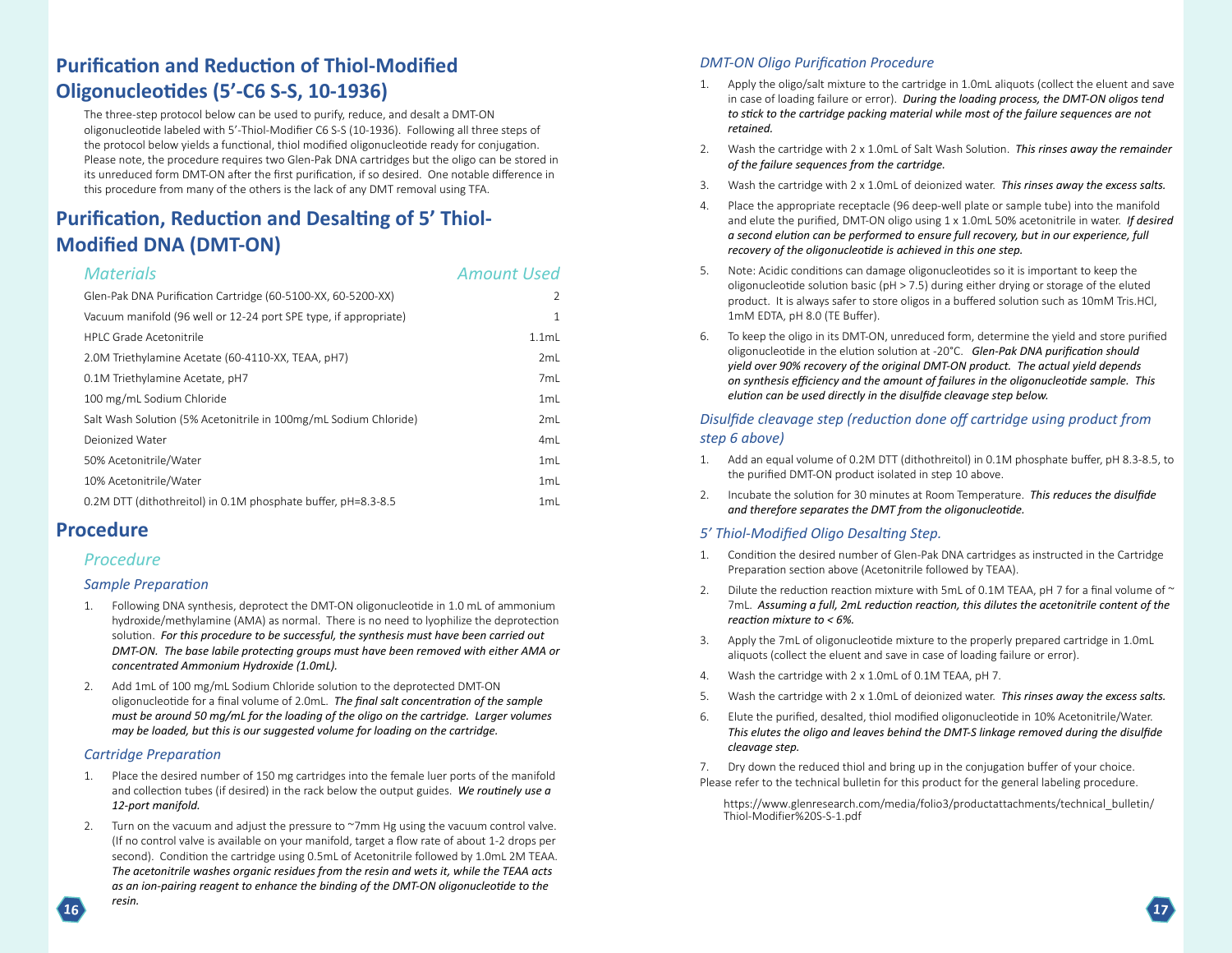# <span id="page-10-0"></span>**Desalting of Oligonucleotides**

The DNA Glen-Pak cartridges can be used for desalting DNA or RNA oligonucleotides directly after deprotection or post purification by HPLC and Polyacrylamide Gel Electrophoresis (PAGE). The cartridges are designed specifically for DMT-ON purification where failure sequences not containing a 5' DMT are eluted with salt washes, but when an oligo is loaded in 0.1M TEAA instead of 100mM sodium chloride, a DMT-Off oligo may also be captured on the column. As with other SPE methods, it is suggested that the oligo be applied to the cartridge in an aqueous solution or one containing less than 5% organic solvent. It is always prudent to keep loading and rinse volumes until the purified product is quantified. Of special note is that the DMT-Off method for crude, deprotected oligos below uses the Glen-Pak DNA cartridge for desalting of BOTH RNA and DNA oligonucleotides. This will allow our customers currently using more than one cartridge platform for downstream processing to harmonize to only one column type for DMT-Off desalting.

#### *Materials Amount Used*

| Glen-Pak DNA Purification Cartridge (60-5100-XX, 60-5200-XX)    | 1            |
|-----------------------------------------------------------------|--------------|
| Vacuum manifold (96 well or 12-24 port SPE type if appropriate) | $\mathbf{1}$ |
| <b>HPLC Grade Acetonitrile</b>                                  | 0.5mL        |
| 2.0M Triethylamine Acetate (60-4110-XX, TEAA, pH7)              | 1mL          |
| 0.1M TEAA, pH7                                                  | as needed    |
| Deionized Water (RNase Free for use with RNA oligonucleotides)  | 2mL          |
| 50% Acetonitrile/Water containing 0.5% ammonium hydroxide*      | 1mL          |
| 10% Acetonitrile/Water (for desalting of crude RNA and DNA)     | 1mL          |
|                                                                 |              |

\* Add 50uL of concentrated Ammonium Hydroxide per 10mL of 50% Acetonitrile solution.

#### *Procedure*

#### *Sample Preparation*

- 1. HPLC purified oligos: Add the required amount of 0.1M TEAA to the post purification sample to obtain ≤ 5% final concentration of acetonitrile.
- 2. PAGE purified oligos: Elute purified oligonucleotide from the gel slices in 0.05M TEAA as described in current protocols, filter away gel slices and bring up to at least 2mL in 0.1M TEAA.
- 3. DMT-Off, crude, deprotected oligos in NH4OH or AMA: Evaporate the deprotected oligo to dryness and reconstitute in 2mL 0.1M TEAA.

#### *Cartridge Preparation*

4. Prepare the cartridge as described for DMT-ON purification.

#### *Desalting Procedure HPLC Purified Oligos:*

- 5. Load the solution containing the oligonucleotide onto the cartridge.
- 6. Flush the cartridge with 2 x 1 mL of deionized water. *This wash removes the salts from the cartridge.*
- 7. Elute the desalted oligonucleotide by flushing the cartridge with 1mL 50% Acetonitrile/ water containing 0.5% ammonium hydroxide. *The product should elute fully in 1mL of 50% Acetonitrile with 0.5% ammonium hydroxide.*

#### *Desalting Procedure PAGE Purified Oligos:*

- 8. Load the solution containing the oligonucleotide onto the cartridge.
- 9. Flush the cartridge with 2 x 1mL of deionized water. *This wash removes the salts from the cartridge.*
- 10. Elute the desalted oligonucleotide by flushing the cartridge with 1mL 50% Acetonitrile/ water containing 0.5% ammonium hydroxide. *The product should elute fully in 1mL of 50% Acetonitrile with 0.5% ammonium hydroxide.*

#### *Desalting Procedure Crude Deprotected DNA Oligos:*

- 11. Load the solution containing the oligonucleotide onto the cartridge.
- 12. Flush the cartridge with 2 x 1mL of 0.1M TEAA.
- 13. Flush the cartridge with 2 x 1mL deionized water. *This wash removes the salts from the cartridge.*
- 14. Elute the desalted oligonucleotide by flushing the cartridge with 1mL 10% Acetonitrile/ water. *The product should elute fully in 1mL while leaving behind organics such as benzamide on the column matrix.*

#### *Desalting Procedure Crude Deprotected RNA Oligos:*

- 15. Conduct 2' deprotection and quenching of DMT-Off RNA oligonucleotides as suggested in the technical bulletins for TBDMS and TOM RNA monomers.
- 16. Load the resultant 2mL of deprotected/quenched RNA solution directly on a Glen-Pak DNA cartridge that has been prepared using the same methods as above.
- 17. Rinse with 2.0mL 0.1M TEAA (Fresh 2.0M TEAA diluted in RNase free water)
- 18. Rinse with 2.0mL RNase free water.
- 19. Elute the desalted product in 10% Acetonitrile in RNase free water

#### *Oligonucleotide Storage:*

- 20. Note: Acidic conditions can damage oligonucleotides so it is important to keep the oligonucleotide solution basic ( $pH > 7.5$ ) during either drying or storage of the eluted product. It is always safer to store oligos in a buffered solution such as 10mM Tris.HCl, 1mM EDTA, pH 8.0 (TE Buffer).
- 21. Determine the yield and store purified oligonucleotide lyophilized solid at -20°C. *Glen-Pak desalting should yield over 90% recovery of the original product.*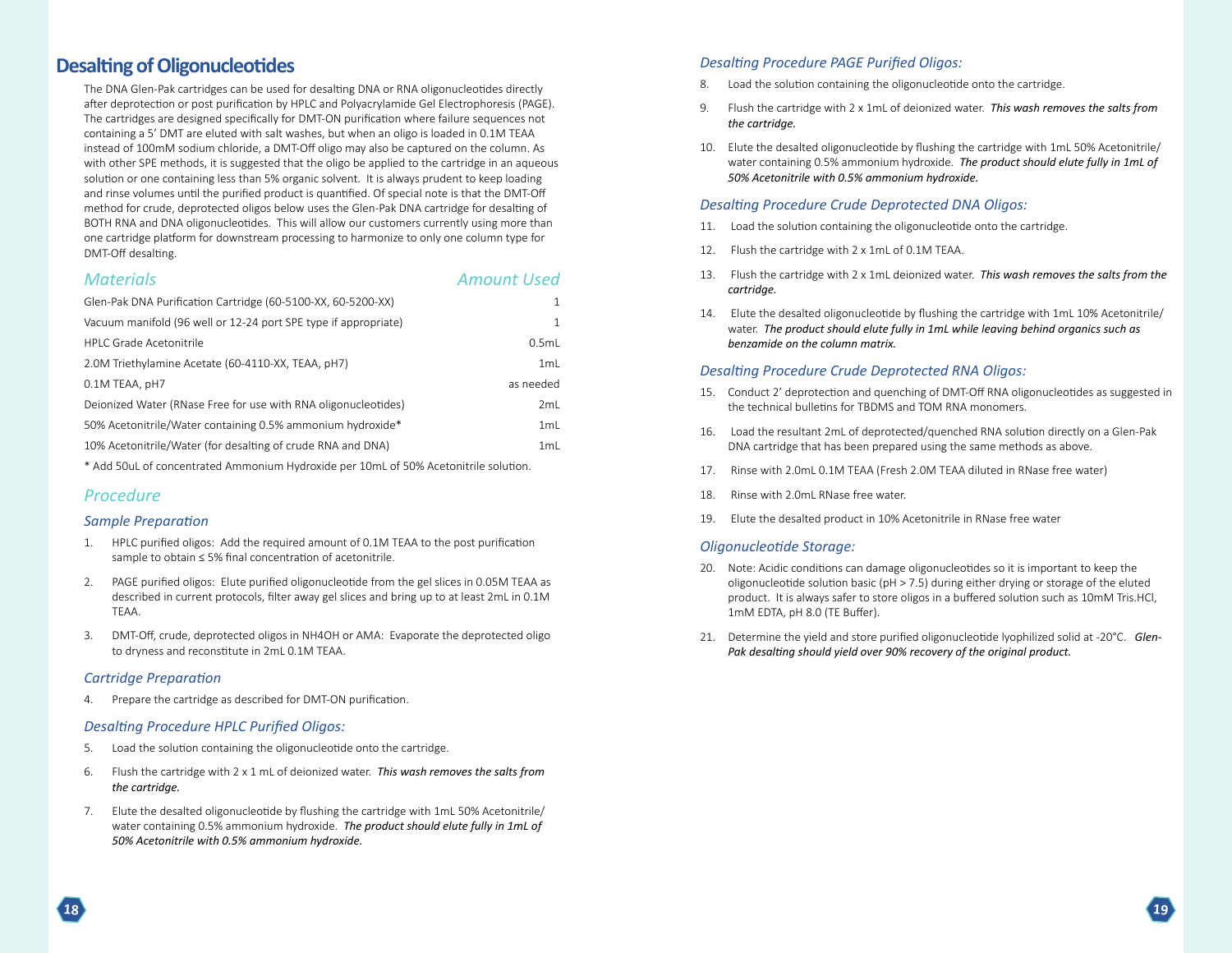# <span id="page-11-0"></span>**Purification of 5' Cyanine Dye and Dabcyl/Dabsyl Quencher Oligonucleotides**

Follow the synthesis and deprotection guidelines for the label(s) of choice and remove any 5' protection such as the MMT or DMT. Our 6-Fluorescein phosphoramidite (10-1964-XX) has a DMT group and we recommend following the DMT-ON purification protocol above. Most of the dye and quencher labeled oligonucleotides can be deprotected at room temperature in concentrated ammonium hydroxide for a time appropriate for the monomers used. The ammonia deprotection solution can be loaded on the column directly after dilution with 100mg/mL sodium chloride as described below. Appropriate catalog items for this section are as follows:

5'-Dabcyl (10-5912-XX), 5'-Cyanine 3(10-5913-XX), 5'-Cyanine 3.5 (10-5914-XX), 5'-Cyanine 5 (10-5915-XX), 5'-Cyanine 5.5 (10-5916-XX)

A procedure on the following pages is used for oligos containing Cyanine 5 and Cyanine 5.5 deprotected using ammonium hydroxide.

| <b>Materials</b>                                                | <b>Amount Used</b> |
|-----------------------------------------------------------------|--------------------|
| Glen-Pak DNA Purification Cartridge (60-5100-XX, 60-5200-XX)    |                    |
| Vacuum manifold (96 well or 12-24 port SPE type if appropriate) |                    |

| <b>HPLC Grade Acetonitrile</b>                             | 0.5ml           |
|------------------------------------------------------------|-----------------|
| 2.0M Triethylamine Acetate (60-4110-XX, TEAA, pH7)         | 1 <sub>ml</sub> |
| 100 mg/mL Sodium Chloride                                  | 3ml             |
| Dejonized Water                                            | 2ml             |
| 50% Acetonitrile/Water containing 0.5% ammonium hydroxide* | 1ml             |

\* Add 50µL of concentrated Ammonium Hydroxide per 10mL of 50% Acetonitrile solution.

#### *Procedure*

#### *Sample Preparation*

- 1. Following synthesis, deprotect the dye/quencher-ON oligonucleotide in 1mL of ammonium hydroxide as normal. There is no need to lyophilize the deprotection solution. *For this procedure to be successful the Oligonucleotide, must not have any trityl groups on the 5' end and the base labile protecting groups must have been removed.*
- 2. Add 1mL of 100 mg/mL Sodium Chloride solution to the deprotected oligonucleotide for a final volume of 2mL. *The final salt concentration of the sample must be around 50 mg/ mL for the loading of the oligo on the column. Larger volumes may be loaded, but this is our suggested volume for loading on the cartridge.*

#### *Cartridge Preparation*

- 3. Place the desired number of 150 mg cartridges into the female luer ports of the manifold and collection tubes (if desired) in the rack below the output guides. *We routinely use a 12-port manifold.*
- Turn on the vacuum and adjust the pressure to  $\gamma$ mm Hg using the vacuum control valve (if no control valve is available on your manifold, target a flow rate of about 1-2 drops per second). Condition the cartridge using 0.5mL of Acetonitrile followed by 1mL 2M TEAA. *The acetonitrile washes organic residues from the resin and wets it, while the TEAA acts as an ion-pairing reagent to enhance the binding of the dye/quencher-ON oligonucleotide to the resin.*

- 5. Apply the oligo/salt mixture to the cartridge in 1mL aliquots (collect the eluent and save in case of loading failure or error). *During the loading process, the dye/quencher-ON oligos tend to stick to the cartridge packing material while the failure sequences do not.*
- 6. Wash the cartridge with 2 x 1mL of 100mg/mL sodium chloride. *This rinses away the remainder of the failure sequences from the cartridge.*
- 7. Wash the cartridge with 2 x 1mL of deionized water. *This rinses away excess salts. There may be some minimal breakthrough of dye-coupled oligonucleotide in this step, but in our experience, the loss is minimal.*
- Place the appropriate receptacle (96 deep-well plate or sample tube) into the manifold and elute the purified oligo using 1 x 1mL 50% acetonitrile in water with 0.5% ammonium hydroxide. *Use the color of the product to determine the extent of the elution from the cartridge.*
- 9. Determine the yield and store purified oligonucleotide lyophilized solid at -20°C. *Glen-Pak DNA purification should yield over 90% recovery of the original dye/quencher-ON product. The actual yield depends on synthesis efficiency, dye integrity post deprotection and the amount of failures in the oligonucleotide sample.*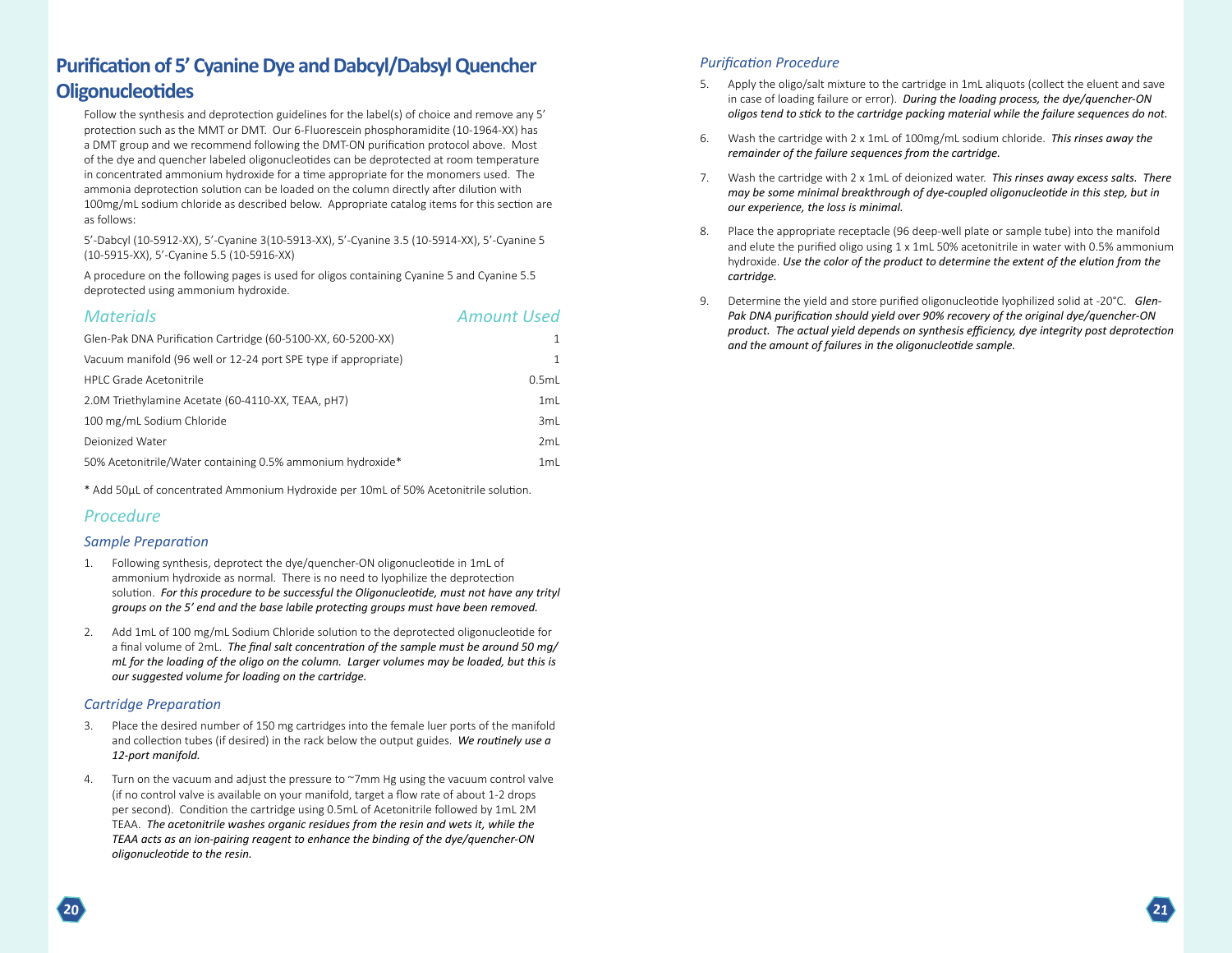# **Purification of Cyanine 5 and Cyanine 5.5 DNA Oligonucleotides Containing Dye Degradation Products**

We routinely recommend use of UltraMild phosphoramidites when synthesizing oligonucleotides containing Cyanine 5 and Cyanine 5.5, as the dye is very sensitive to the ammonium hydroxide and heat normally utilized in deprotection. That said; sometimes, other sequence and chemistry requirements dictate the use of concentrated ammonium hydroxide at room temperature leading to the production of a yellow chromophore, which is the degradation product of the Cyanine 5. One can tell significant degradation has occurred when the solution goes from a clean blue color to turquoise or green. The purification protocol below may be used to separate the degradation products from the remaining viable Cy dye labeled oligonucleotide. The appropriate catalog items for this section are as follows: Cyanine 5 (10-5915-XX), Cyanine 5.5 (10-5916-XX)

#### *Materials Amount Used*

| Glen-Pak DNA Purification Cartridge (60-5100-XX, 60-5200-XX)    |           |
|-----------------------------------------------------------------|-----------|
| Vacuum manifold (96 well or 12-24 port SPE type if appropriate) |           |
| HPLC Grade Acetonitrile                                         | 0.5ml     |
| 2.0M Triethylamine Acetate (60-4110-XX, TEAA, pH7)              | 1mL       |
| 0.1M TEAA, pH7                                                  | as needed |
| 16% Acetonitrile in 0.1M TEAA                                   |           |
| 50% Acetonitrile/Water containing 0.5% ammonium hydroxide*      | 1mL       |
|                                                                 |           |

\* Add 50uL of concentrated Ammonium Hydroxide per 10mL of 50% Acetonitrile solution.

#### *Procedure*

#### *Sample Preparation*

- 1. Following synthesis, deprotect the Cyanine 5 or Cyanine 5.5 labeled oligonucleotide in 1.0 mL of ammonium hydroxide at room temperature. Lyophilize the deprotection solution. *For this procedure to be successful the Oligonucleotide, must not have any trityl groups on the 5' end and the base labile protecting groups must have been removed.*
- 2. Reconstitute the oligonucleotide in 2mL of 0.1M TEAA, pH7. *Larger volumes may be loaded, but this is our suggested volume for loading on the cartridge.*

#### *Cartridge Preparation*

- 3. Place the desired number of 150 mg cartridges into the female luer ports of the manifold and collection tubes (if desired) in the rack below the output guides. *We routinely use a 12-port manifold.*
- 4. Turn on the vacuum and adjust the pressure to ~7mm Hg using the vacuum control valve (if no control valve is available on your manifold, target a flow rate of about 1-2 drops per second). Condition the cartridge using 0.5mL of Acetonitrile followed by 1.0mL 2M TEAA. *The acetonitrile washes organic residues from the resin and wets it, while the TEAA acts as an ion-pairing reagent to enhance the binding of the dye/quencher-ON oligonucleotide to the resin.*

#### *Purification Procedure*

- 5. Apply the oligo/TEAA mixture to the cartridge in 1.0mL aliquots (collect the eluent and save in case of loading failure or error). *During the loading process, the dye/quencher-ON oligos tend to stick to the cartridge packing material.*
- 6. Wash the cartridge with 2 x 1.0mL of 0.1M TEAA, pH7. *This rinses away various organics*

*and further binds the backbone of the oligonulceotide to the cartridge.*

- 7. Wash the cartridge with 2 x 1.0mL of 16% Acetonitrile in 0.1M TEAA. *This rinses away the failure sequences from the synthesis and removes the Cyanine 5/5.5 degradation products. There may be some breakthrough of intact dye-coupled oligonucleotide in this step, but in our experience, the loss is minimal.*
- 8. Place the appropriate receptacle (96 deep-well plate or sample tube) into the manifold and elute the purified oligo using 1 x 1.0mL 50% acetonitrile in water with 0.5% ammonium hydroxide. *Use the color of the product to determine the extent of the elution from the cartridge.*
- 9. Determine the yield and store purified oligonucleotide lyophilized solid at -20°C. *Glen-Pak DNA purification should yield over 90% recovery of the original dye/quencher-ON product. The actual yield depends on synthesis efficiency, dye integrity post deprotection and the amount of failures in the oligonucleotide sample.*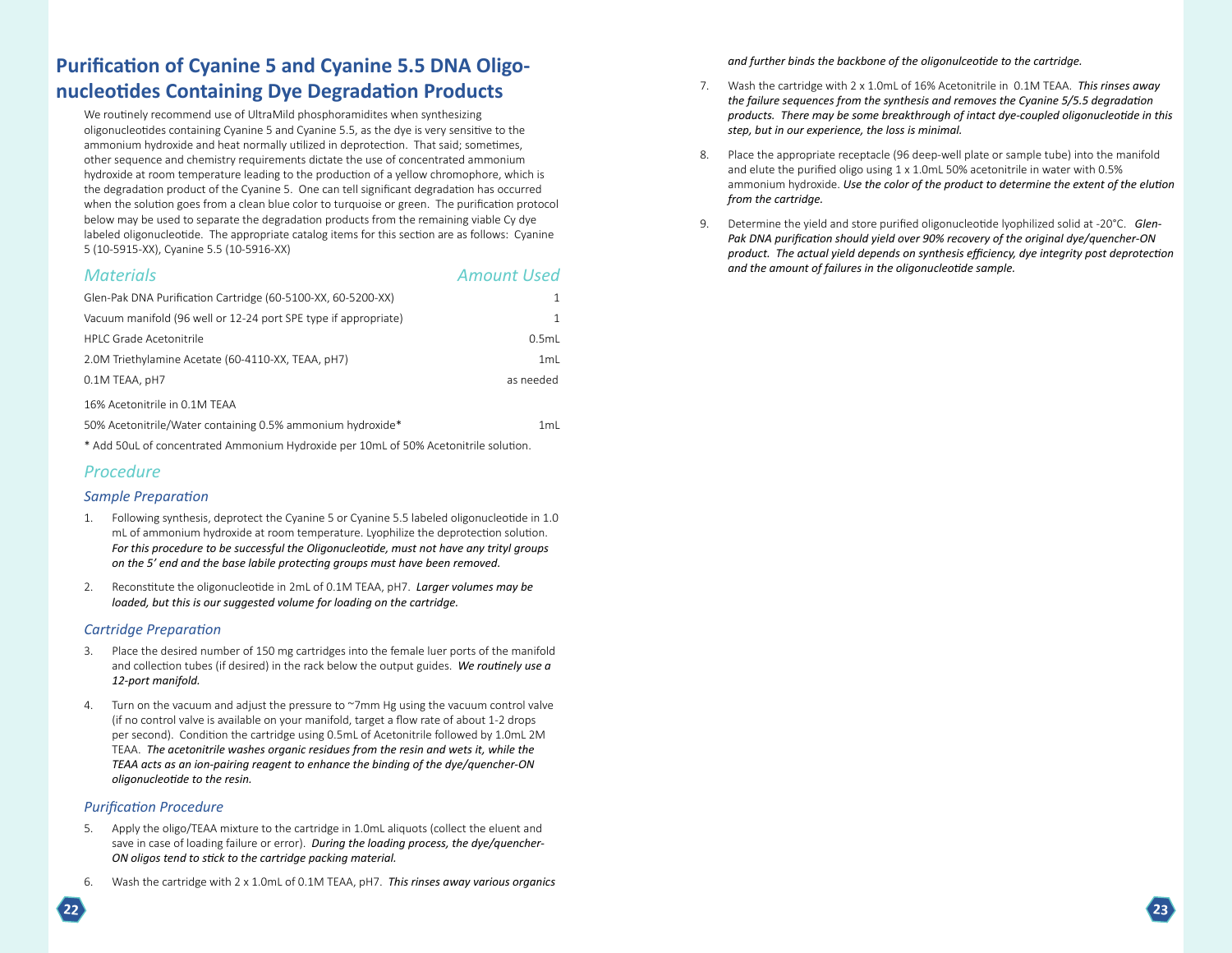# <span id="page-13-0"></span>**Purification of 5' 6-FAM, HEX and TET- Labeled Oligonucleotides**

These popular dyes are not hydrophobic enough to be purified using the 5' Dye-ON procedure above. Our 6-Fluorescein phosphoramidite (10-1964-please reference Glen Reports 19-2 December 2007 and 21-1 May

2009. XX) has a DMT group and we recommend following the DMT-ON purification protocol above. Note also that the Poly-Pak cartridges are viable alternatives for cartridge purification of oligos containing these labels. The Dye-ON Procedure can be found in the Poly-Pak Booklet:

[https://www.glenresearch.com/media/folio3/productattachments/application\\_guides/](https://www.glenresearch.com/media/folio3/productattachments/application_guides/PolyPakBooklet.pdf) PolyPakBooklet.pdf

# **Glen-Pak RNA Cartridge Purification (DMT-ON)**

The procedure below is detailed for use with both TOM and TBDMS protected RNA phosphoramidites. For further information on RNA synthesis, deprotection, and purification,

| <b>Materials</b>                                                 | <b>Amount Used</b> |
|------------------------------------------------------------------|--------------------|
| Glen-Pak RNA Purification Cartridge (60-6100-XX, 60-6200-XX)     | 1                  |
| Vacuum manifold (96 well or 12-24 port SPE type if appropriate)  | 1                  |
| Oven or dry block for 65ºC incubation                            | 1                  |
| Evaporation apparatus, house air or Speed Vac System             | 1                  |
| 50:50 ammonium hydroxide/40% aqueous methylamine (AMA)           | 2mL                |
| TEA.3HF de-silylation solution (see RNA Materials section below) | 250µL              |
| Glen-Pak RNA Quenching Buffer (60-4120-XX)                       | 1.75mL             |
| HPI C Grade Acetonitrile                                         | 0.5mL              |
| 2.0M Triethylamine Acetate (60-4110-XX, TEAA, pH7)               | 1mL                |
| 10% Acetonitrile, 90% 2M TEAA, pH 7                              | 1mL                |
| 2% Trifluoroacetic Acid (TFA)/Water (60-4040-57)                 | 2mL                |
| RNase Free Water                                                 | 3mL                |
| 1M ammonium bicarbonate/30% Acetonitrile                         | 1mL                |

### *Required Synthesis and Deprotection Procedure*

#### *Synthesis and Base Deprotection*

- 1. When using TBDMS protected RNA amidites, manufacture the RNA DMT-ON using Acetyl-C-CE phosphoramidite (we use Glen Research's TBDMS Bz-A, Ac-G, Ac-C and U phosphoramidites). *Acetyl protection on the C RNA monomer allows for Ammonia/ Methylamine (AMA) deprotection while the DMT is required for purification of the fulllength product.* Please refer to our latest TBDMS Technical Bulletin which can be found [here: https://www.glenresearch.com/media/folio3/productattachments/](https://www.glenresearch.com/media/folio3/productattachments/application_guides/t/b/tb_rna_tbdms_deprotection_20190712.pdf) application\_guides/t/b/tb\_rna\_tbdms\_deprotection\_20190712.pdf
- 2. When using TOM protected RNA amidites, manufacture the RNA DMT-ON following the procedure in the TOM Technical bulletin which can be found here: [https://www.glenresearch.com/media/folio3/productattachments/application\\_guides/](https://www.glenresearch.com/media/folio3/productattachments/application_guides/tb_rna_tom_deprotection_20191015.pdf) tb\_rna\_tom\_deprotection\_20191015.pdf
- 3. WARNING: DO NOT USE heat when drying down your DMT-ON RNA post base deprotection to avoid loss of DMT.
	- a. Using heat may remove your DMT and it will not adhere to the cartridge.
	- b. Ideally, blow an air source such as nitrogen or house air over the oligonucleotide deprotection solution to dry down the sample. An evaporator system may also be used.
	- c. Some speed-vac systems may also remove DMT from the oligonucleotide.

#### *2' Deprotection of the RNA Oligonucleotide (see RNA Materials below)*

Note: When Glen-Pak purifying TOM RNA, **DO NOT use TBAF** for 2' deprotection of your RNA as suggested in our older TOM Technical Bulletins. Use the 2' Deprotection cocktail as described in this Glen-Pak RNA Cartridge purification section and the newest bulletin referenced above.

4. Fully dissolve the RNA oligonucleotide in 115µL DMSO. If necessary, heat the oligo at 65C for about 5 minutes to get it into solution. Make sure the oligonucleotide is in solution before proceeding to the next step.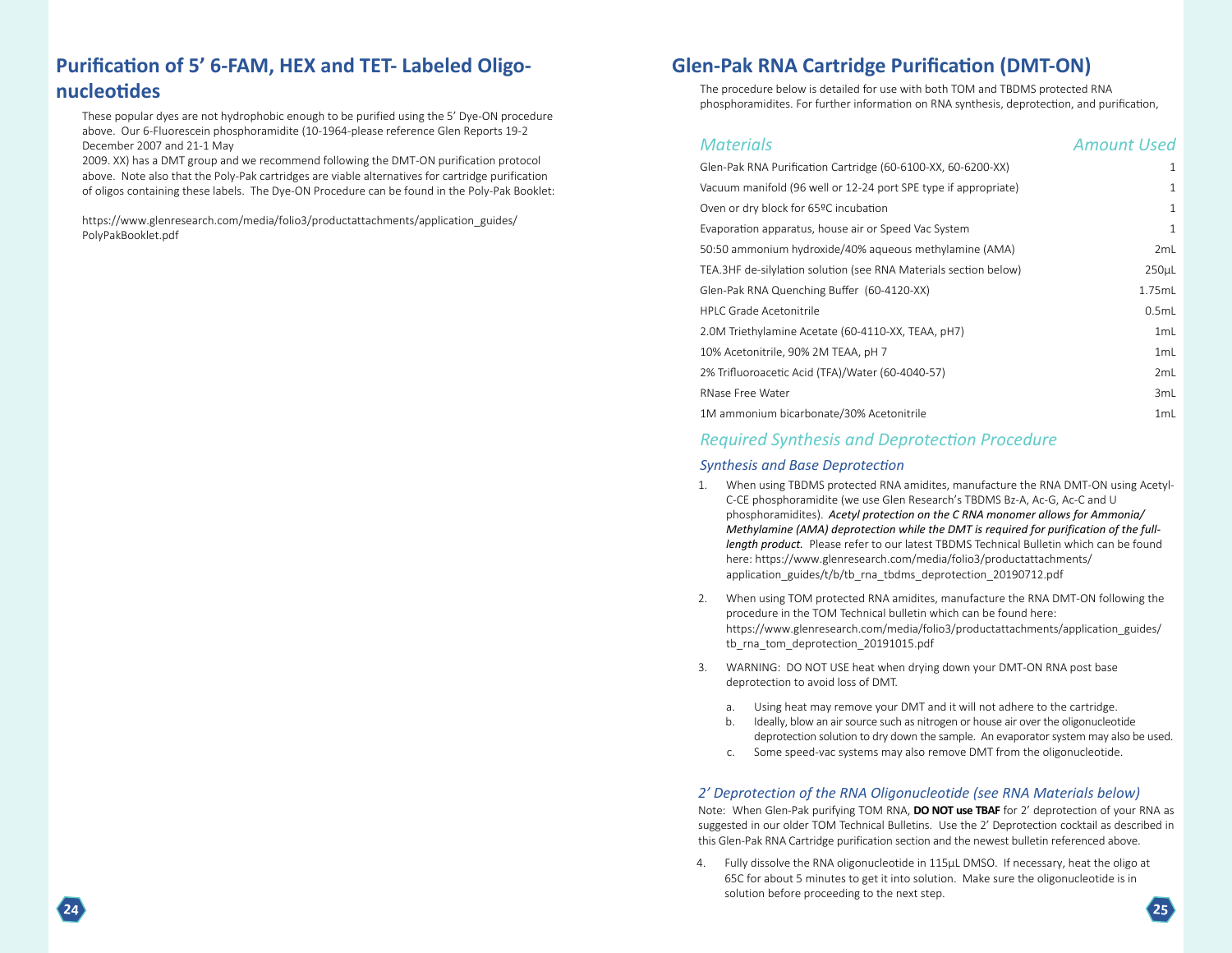- <span id="page-14-0"></span>*5. Add 60µL of TEA to the DMSO/oligo solution and mix gently. This keeps the solution at a asic pH, thus protecting the DMT group on the 5' end of the oligonucleotide.*
- 6. Finally, add 75µL of TEA.3HF and mix gently. *This is the reagent that desilylates the RNA.*
- 7. Heat the mixture at 65C for 2.5 hours. *This reaction removes the TBDMS, 2' protection and yields a fully functional RNA oligo while maintaining the DMT for use in purification on the Glen-Pak RNA cartridge.*

#### *RNA Purification Procedure*

#### *Sample Preparation*

8. Immediately before cartridge purification is to begin, cool the sample and add 1.75mL of Glen-Pak RNA Quenching Buffer to the deprotected RNA solution. Mix well. *This buffer quenches the de-silylation reaction and preps the RNA for loading on the Glen-Pak RNA cartridge.*

#### *Cartridge Preparation*

- 9. Place the desired number of cartridges into the female luer ports of the manifold and collection tubes (if desired) in the rack below the output guides. *We routinely use a 12 port manifold.*
- 10. Turn on the vacuum and adjust the pressure to ~7mm Hg using the vacuum control valve. (If no control valve is available on your manifold, target a flow rate of about 1-2 drops per second). Condition the cartridge using 0.5mL of Acetonitrile followed by 1.0mL 2M TEAA. *The acetonitrile washes organic residues from the resin and wets it, while the TEAA acts as an ion-pairing reagent to enhance the binding of the DMT-ON oligonucleotide to the resin.*

#### *Purification Procedure*

- 11. Apply the RNA/Quenching Buffer mixture to the cartridge in 1mL aliquots. (Collect the eluent and save in case of loading failure or error). *During the loading process, the DMT-ON oligos tend to stick to the cartridge packing material while most of the failure sequences are not retained.*
- 12. Wash the cartridge with 1mL of 10% Acetonitrile, 90% 2M TEAA, pH 7.0. *This rinses away the remainder of the failure sequences from the cartridge.*
- 13. Wash the cartridge with 1mL of RNase Free water. This rinses away excess salts.
- 14. Rinse the cartridge with 2 x 1mL of 2% TFA. *TFA is a strong acid and could damage the oligonucleotide if left on the support too long; it is not recommended to interrupt the purification process during or just after this step.*
- 15. Wash the cartridge with 2 x 1mL of RNase Free water. *This rinses away excess TFA.*
- 16. Place the appropriate sterile receptacle (96 deep-well plate or sample tube) into the manifold and elute the purified oligo using 1 x 1mL 1M ammonium bicarbonate/30% Acetonitrile. *Ammonium bicarbonate is a volatile salt so the RNA can now be dried down in a Speed Vac and brought up in your buffer of choice.*

# **RNA Materials**

#### *A. Phosphoramidites*

- 1. TBDMS RNA Phosphoramidites
	- a. 10-3003-XX, Bz-A
	- b. 10-3015-XX, Ac-C
	- c. 10-3025-XX, Ac-G
	- d. 10-3030-XX, U
- 2. TOM Protected RNA Phosphoramidites
	- a. 10-3004-XX, A
	- b. 10-3014-XX, C
	- c. 10-3024-XX, G
	- d. 10-3034-XX, U

#### *B. TEA.3HF de-silylation solution*

- 1. 115µL DMSO: Dimethylsulfoxide, anhydrous, 99.9% (eg. Aldrich 276855)
- 2. 60µL TEA: Triethylamine, puriss. p.a. ≥ 99.5% (GC)
- 3. 75µL TEA.3HF: Triethylamine trihydrofluoride, 98% (eg. Aldrich 34,464-8)
- *C. 10% Acetonitrile, 90% 2M TEAA, pH 7.0 (100mL)*
- 1. 10mL HPLC grade Acetonitrile
- 2. 90mL 2M TEAA, pH 7.0 (60-4110-XX)
- *D. 30% Acetonitrile in 1M ammonium bicarbonate (33mL, 0.7M final concentration)*
- 1. 1.82g Ammonium Bicarbonate
- 2. 23.1 mL RNase Free water
- 3. 9.9 mL HPLC grade Acetonitrile
	- a. Weigh the Ammonium Bicarbonate into a sterile, 50mL conical tube.
	- b. Add the RNase Free water and fully dissolve the Ammonium Bicarbonate.
	- c. Add the Acetonitrile and mix well before use.

# **DNA Materials**

#### *A. 4% Trifluoroacetic Acid (TFA)/Water*

- 1. 4 mL Trifluoroacetic Acid (eg. Sigma-Aldrich T6508)
- 2. HPLC Grade Water or equivalent.
	- a. Add 4mL of trifluoroacetic acid to a clean 100mL glass bottle with a Teflon lined cap.
	- b. Dilute with 96mL of HPLC grade water.
	- c. Mix well and label appropriately.
	- d. Protect from light. Good for at least one year at room temerature.